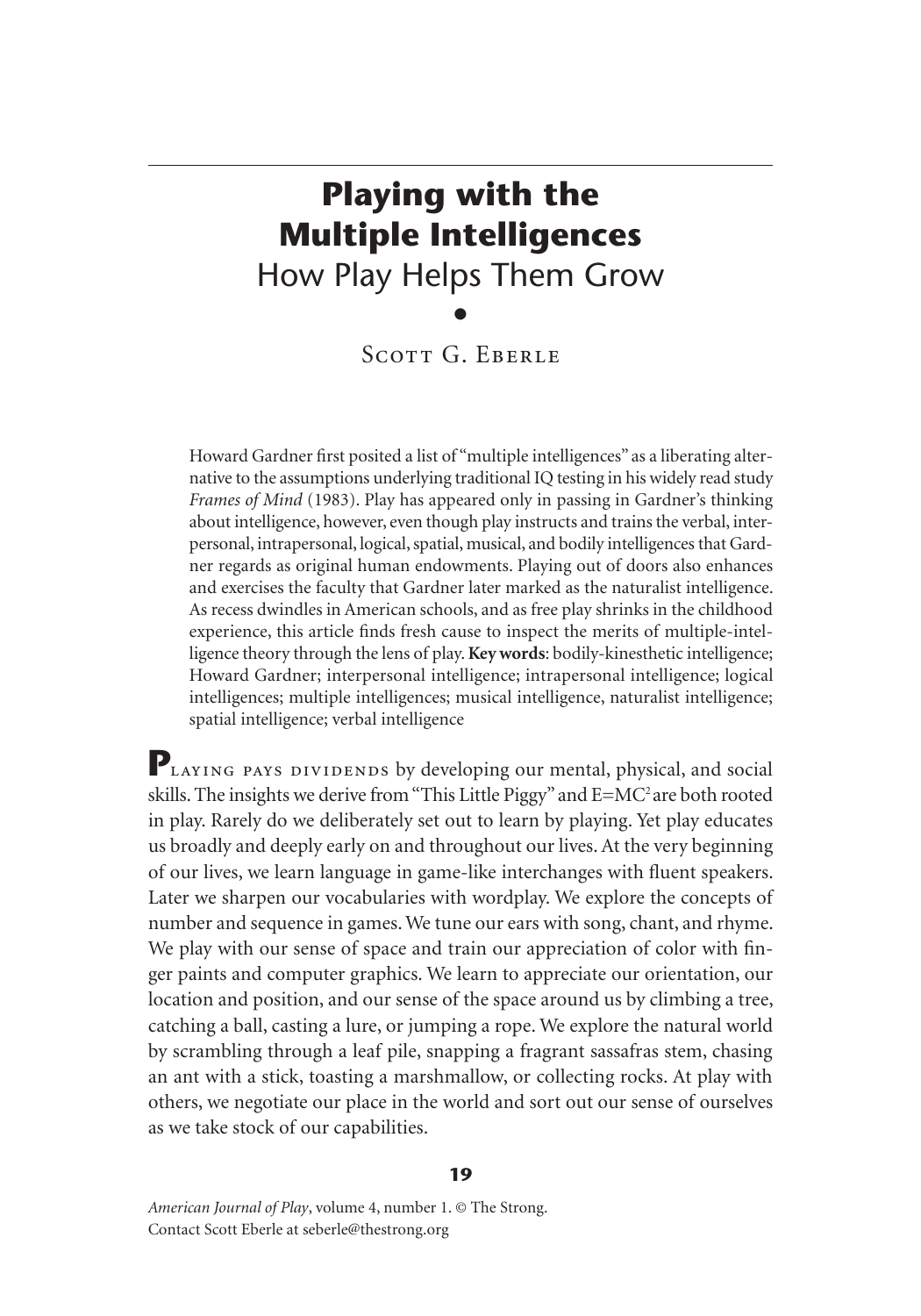Because the kinds of play vary so widely, tallying the profit in play requires that we take a broad view of human capability and talent. And because we tend to view talent instrumentally, according to the end it serves, that broad view does not come naturally or easily. In fact, the traditional psychometric tests invented early in the twentieth century relied heavily on measuring just two aspects of human aptitude—verbal and computational skills—and left out the bulk of mental, physical, and social ability. By the 1980s, dissatisfaction with the shortcomings and inequities of traditional intelligence tests incited one cognitive psychologist, Harvard University's Howard Gardner, to posit an alternative constellation first of seven, then of eight fundamental aptitudes that define the human mental range. He initially listed linguistic intelligence, interpersonal intelligence, intrapersonal intelligence, logical-mathematical intelligence, spatial intelligence, musical intelligence, and a bodily-kinesthetic intelligence that met a series of criteria (or, as he called them, "signs."). In the mid-1990s, Gardner, persuaded by new neurological evidence, found that a naturalist intelligence passed his test, and so he included that, too, among the endowments that lay at the human core.<sup>1</sup> The democratic character of Gardner's list heartened critics who thought the three-quarter-century-old, statistical science behind traditional Intelligence-Quotient (I.Q.) testing narrow, biased, and even racist.2 They found in Gardner's aptitudes a way to appraise human ability more broadly, more practically, and more fairly.

Though Gardner's view sweeps across the range of human talent, play is conspicuously missing from his demonstrations of human intelligences. Despite Gardner's fluency with the work of Jean Piaget and Erik Erikson (thinkers who were interested in both development and play), it may well be that Gardner's interest in intelligence in the adult—essentially in measuring the end state of intelligence, not its development—steered his thinking away from play, because play, of course, is primarily associated with children. So, regardless of the fact that we learn language by playing with words; that we learn to navigate social space by seeking out playmates; that we generate ideas by abandoning ourselves to private fantasy or group brainstorming; that we explore our sense of numbers by playing counting games; that we expand our appreciation of visual and aural space by painting, drawing, and singing; that we train our muscles and our sense of balance by dancing, bicycle riding, golfing, and skiing—regardless of all that—no separate discussion of play and learning appears in Gardner's influential and widely admired *Frames of Mind* (1983).

In fact Gardner's text mentions play only once in its 496 pages. Playfulness merits a narrow discussion in relation to the sensitivities of musical compos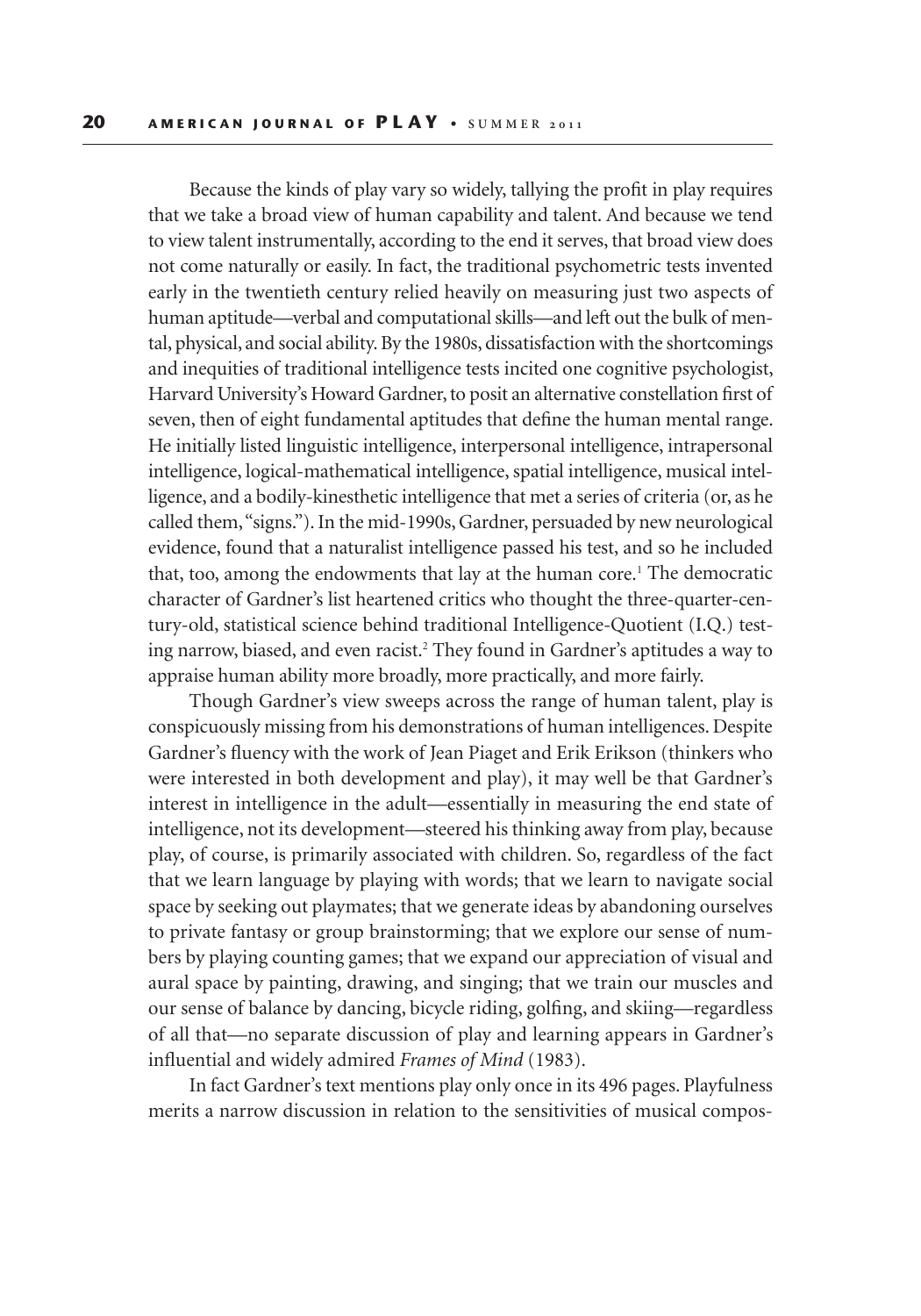ers to mathematical patterns when Gardner alludes to Mozart's *Musikalisches Würfelspeil* as a mischievous and cocky experiment with randomizing minuet variations according to a dice roll.

Play occurs in Gardner's reexamination of his theory only indirectly in the instance of what he calls a "cultural product," and once again, he focuses on the adult end state, discussing the implications of "creating an end to a story," say, or of "anticipating a mating move in chess," or of "repairing a quilt." Even in Gardner's study of creativity, *Creating Minds* (1994), play appears only in the context of Freud's musing about the nearness of creative writing and daydreaming to play. Play crops up only obliquely in Gardner's sequel, *Intelligence Reframed* (1999). In the retrospective *Multiple Intelligences: New Horizons in Theory and Practice* (2006), Gardner describes debate matches, jigsaw kibitzing, and role playing at school as instances of "well-designed group *work"* (my emphasis). When Gardner recently prescribed the five "minds" that we will need to "thrive in the world in the eras to come," he included the "disciplined mind," "the synthesizing mind," "the creating mind," "the respectful mind," and "the ethical mind." The *playful* mind did not make the cut.3

In this essay, I do not fault Gardner for failing to write the books he did not intend to; again, had he become interested in development as a process rather than in intelligence as a product, his thinking may more easily have pointed to play. Instead, I note the way play expresses the multiple intelligences and helps them grow, often in concert. And further, I observe how, by describing a wide swath of human ability, the multiple intelligences offer a convenient checklist for the instructive and enriching effects of play. Finally, I mark some urgency in the errand because, as the intelligences have come to be appreciated widely among progressive educators in Gardner's audience, reading the multiple intelligences in the light of play should instruct the way teachers teach.

At the same time, I do not join the continuing debate around the ontological status of the concept of "multiple intelligence." Scholars will surely continue to argue the propriety of making such a list of intelligences, however long and inclusive, in the first place.<sup>4</sup> A student of play need not regard the multiple intelligences as innate, immutable, or above criticism—nor should I need to claim that the list of them is complete—before finding the constructs themselves useful in describing the benefits of free and structured play. I do not even need to insist that the intelligences are independent or entirely distinct. Instead, my argument means to reveal how the most basic of mammalian talents, our ability to play, expresses a variety of human gifts.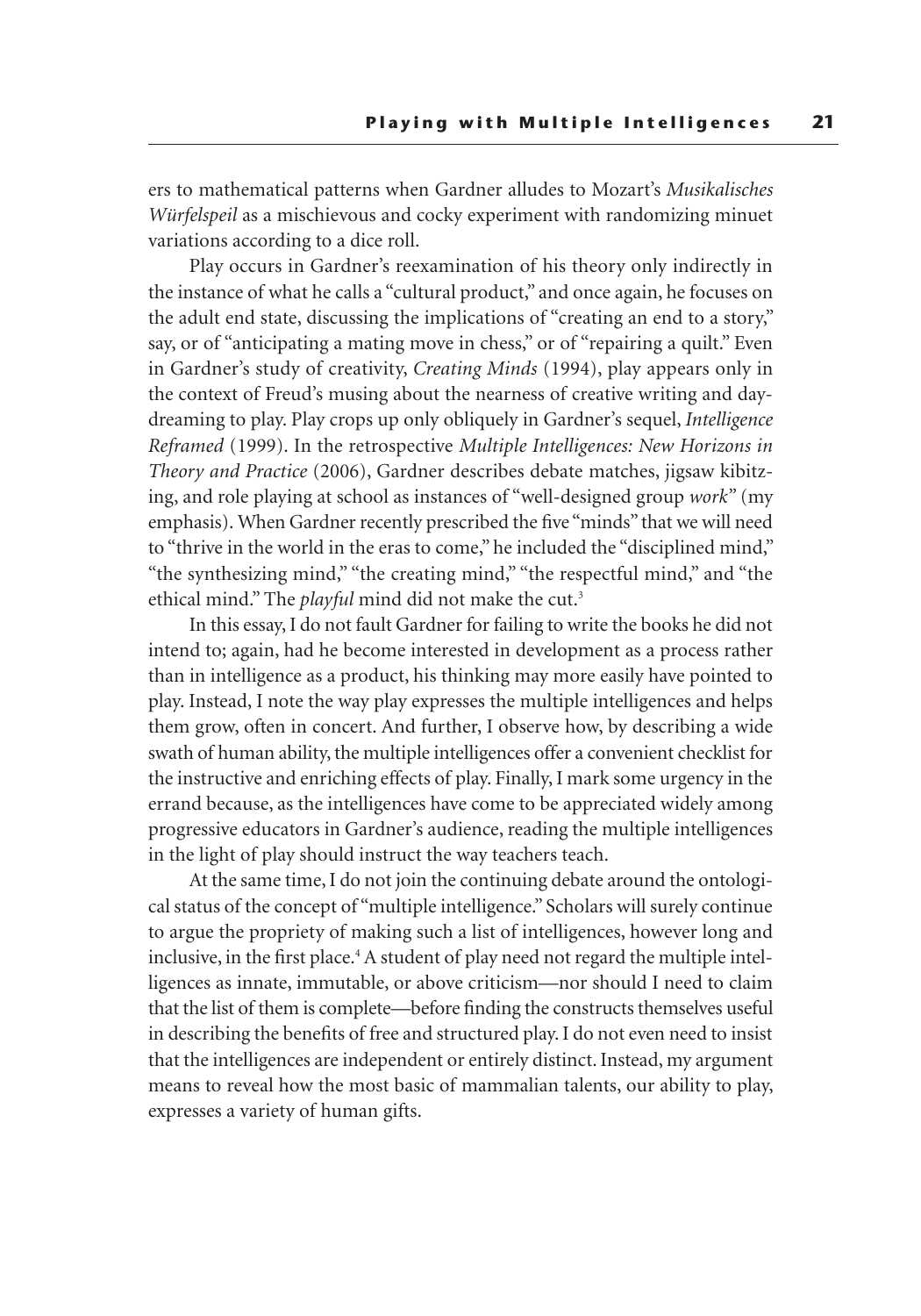#### **Playing on Words: The Linguistic Intelligence**

First and most uniquely among mammals, play trains and exercises what Gardner calls human linguistic intelligence in obvious and subtle ways. Linguist Stephen Pinker describes children as "lexical vacuum cleaners" for the way they powerfully suck up words. Toddlers add a new word to their lifelong dictionary every two hours, and they do it mostly through a process of playful experimentation and mimicry. Parents know that this continual game entails encouraging repetition, feigned surprise, interactive pantomime, and call and response: "Light, yes, *light*"; "Hot! Oooh, ouch! Yes, *hot*." The acquisition rate is so rapid that by the time children are six, they will know about thirteen thousand words, Pinker says, and they accomplish this feat "despite those dull, dull, *Dick and Jane* reading primers which are based on ridiculously lowball estimates."5

Along the way, children learn the strange and difficult tricks that language plays, too. Two-year-olds still confuse "you" and "me," for example, because when I say "you" I mean *you*, and when you say "you" you mean *me*, and it takes some time playing around with it to get this subtlety straight. British linguist Guy Cook notes the "predominance of play in all areas of human life, language in particular." The feeling for rhythm, rhyme, assonance, consonance, and even grammatical structure emerges from play according to Cook, as learners take pleasure in the sounds and comforting society that go into making words and building vocabulary.6

A noticeable feature of individual development, language also figured prominently in human social evolution. Modern humans, people like us, emerged about 150,000 years ago. Our vocal apparatus has not changed much in that time, but about 100,000 years ago or more, small technological innovations began to appear that showed progress in fine workmanship, and the cognitive and behavioral evolution that enabled fine workmanship in the Lower Paleolithic may also have favored development of language. A remarkable efflorescence of invention and exploration that began in the Upper Paleolithic some 40,000 years ago has come with justification to be called the Great Leap Forward. The colonizing groups who moved out of Africa at that time soon brought the world small, finely crafted thin stone blades, specialized tools like hooks and harpoons, transportable shelters for people on the move, miniature statuary that may have been devotional objects or playthings, cave painting, jewelry, and personal ornamentation. And these explorers solved problems as they moved north and east, too, inventing warm clothing and boats, for example, to meet the challenges of climate and transportation.<sup>7</sup>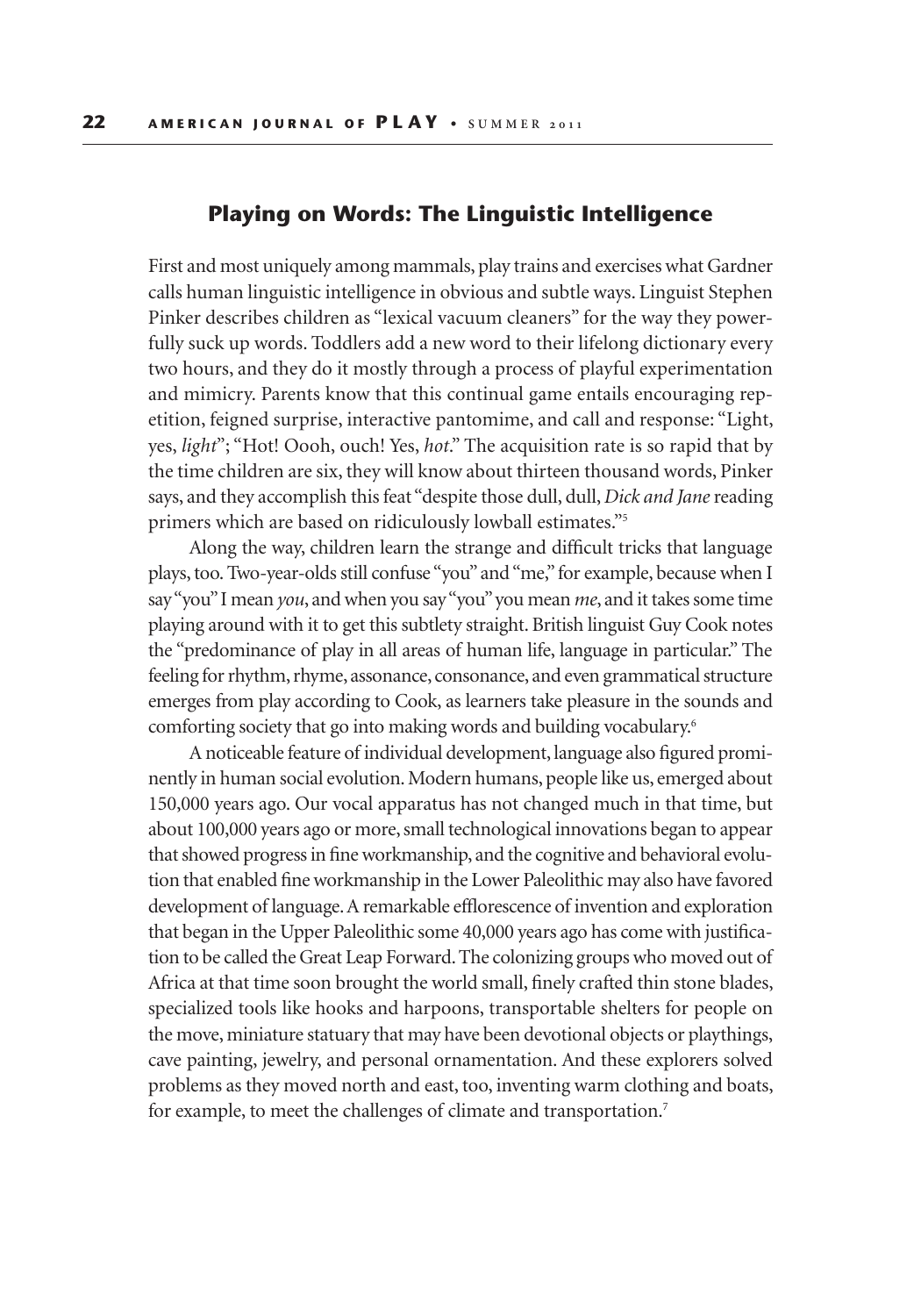Language existed before the time of the Great Leap Forward. It is likely that planning to move and adapting to new terrain required not just new technology and new materials, but migrating also required our ancestors to continually develop a more specific and discriminating terminology, the way it has of modern hunter-gatherers like the Inuit.<sup>8</sup> Today we can still hear the echoes of original speech in the phonemic richness of clicks, whistles, ejectives, implosives, and a great variety of other sounds distinctive to the many languages of Southern and Western Africa. But after languages moved out of Africa about 50,000 years ago, the sounds grew simplier. Hawaiian, a recent language at the end of a long migration, holds less than a tenth of the variety of sound of its African progenitors.9

Evolutionary biologist Richard Dawkins and others have speculated that something else peculiar and wonderful happened to language around the time of the Great Leap Forward: people discovered the conditional tense. "At a stroke," Dawkins wrote, "the new grammatical trick . . . would have enabled 'what-if' imagination to flower." Migrating humans thus discovered something else crucial to survival—how to pretend and speculate. Evidence of the process, the representational art we know from a few surviving paintings in ancient caves, encouraged people to imagine and talk about things not present.10 Imagining, pretending, planning, projecting, and conceptualizing, in turn, enabled playful storytelling that helped people make sense of a threatening and unpredictable world.

Play also matters to the development of that most specialized skill of linguistic intelligence—writing. Writing first appeared at the end of the Great Leap Forward, seven or eight thousand years ago, wherever people began to settle from nomadic lives. Civilization came to depend on agricultural surplus, and stored grain needed keeping track of. Such an accounting demanded writing systems carved on tortoise shells, incised on soft clay tablets, or, eventually, inscribed on paper—none of it much fun. True, to become a scribe was to join a venerable, priestly class, but it also meant having to learn to write. From the start, the path most pupils followed to literacy proved a trail of toil and tears. Lucian, the second-century Roman satirist, for example, remembered the thrashings his teachers dealt out when he scraped the wax off his writing tablet to make toy animals.11 Critics (many of them, no doubt, former victims) long urged reading and writing teachers to take the sting out by incorporating play into their students' learning. In 1693 the empiricist philosopher John Locke, for example, insisted that learning to read "must never be imposed as a task, nor made a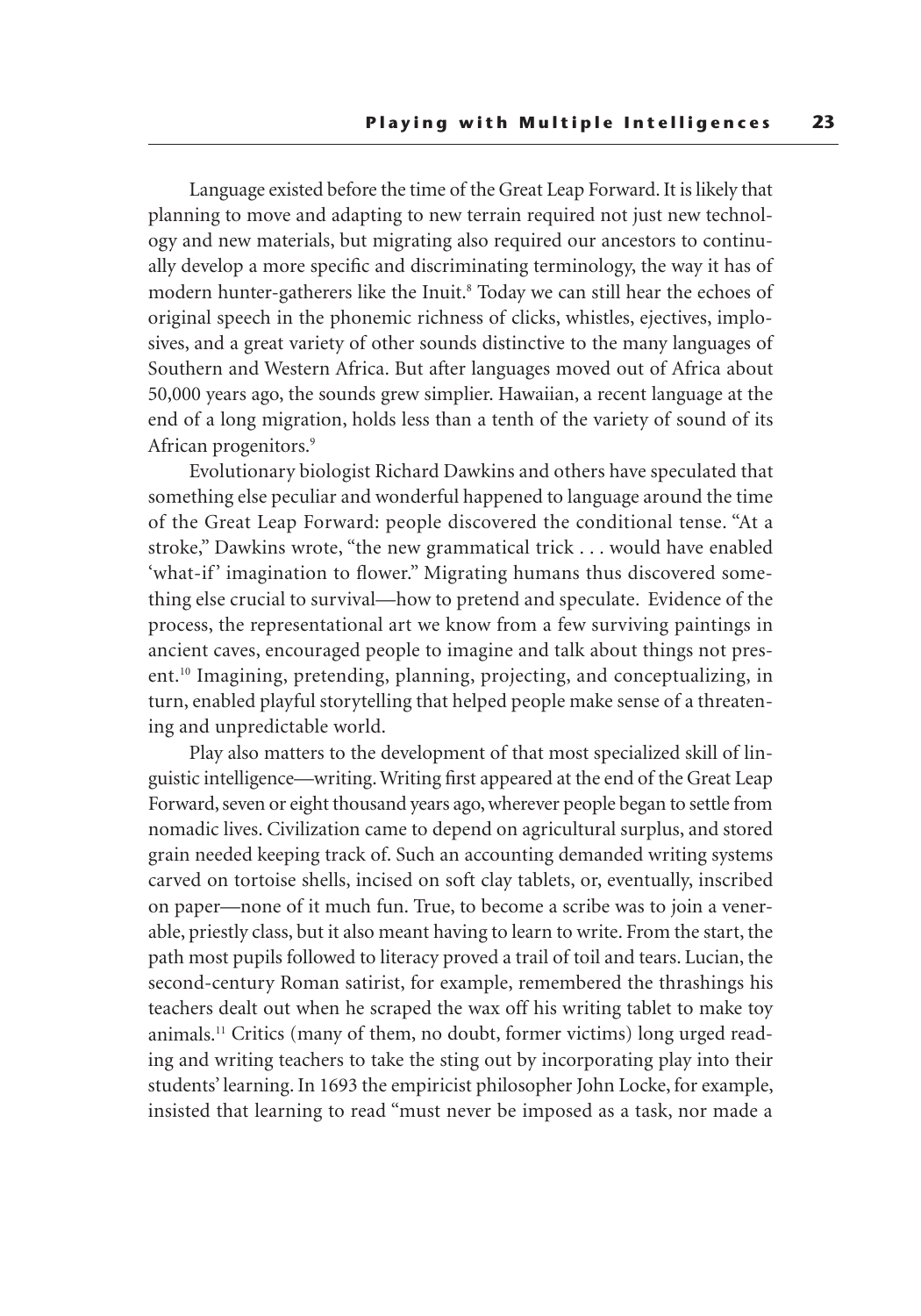trouble." And to remove the drudgery and punishment, he pointed out that "dice and play-things, with the letters on them to teach children the alphabet by playing" would "make this kind of learning a sport." Two and a half centuries later, Locke's American heir, John Dewey, also took pains to ponder the relationship of necessary work to play where learning is concerned, and he echoed the sentiment. "Where something approaching drudgery or the need of fulfilling externally imposed tasks exists," Dewey said, "the demand for play persists.... No demand of human nature is more urgent or less to be escaped."12

We humans may not be wired for language as specifically as Gardner and others claim, but we are surely wired for prosody, the sense for sound, rhythm, cadence, intonation, stress, and sequence containing the patterns of language and the music of speech. As the Welsh neuro-biologist Colwyn Trevarthen explained, this musicality "precedes and underlies" language both in the development of the child and in the evolution of humanity itself. A focus on adult intelligence led Gardner to separate linguistic, musical, and bodily intelligence, but when viewed developmentally, from an evolutionary perspective and in the context of play, the intelligences seem more complementary and less distinct. Trevarthen is one thinker who sees more connection than distinction.<sup>13</sup> One easy way to observe how the musical and linguistic intelligences are linked, for instance, is to try reciting the alphabet backwards. You will find this game difficult, but try singing the alphabet song backwards and you will likely find it impossible because a song flows forward. The last four notes of the alphabet song descend in a musical phrase that is so memorable that it is hard to reverse.

I discuss Gardner's musical intelligence more fully later, so here, I will just note that mnemonics like the alphabet song have long demonstrated the linguistic intelligence at play; the ancient history of memory games stretches back to a time long before literate people could claim ready access to notepads, PowerPoint, and Wikipedia. The startlingly accurate lore and literature of preliterate people depended on the capacious memories of the keepers of their oral cultures: troubadours and praise singers, griots and bards. The rapsodes of Greece, though literate, also depended on rhyme, rhythm, alliteration, and other wordplay to assist their prodigious recall.14

Games and tricks helped Greek and Roman orators deliver long speeches without notes. They imagined traveling through a "memory house," an unfolding mental image of a building that would carry some item or fact as signage on every architectural detail outside and in every room inside.15 Simpler games like acronyms and rhymes still help us remember sets of facts: "every good boy does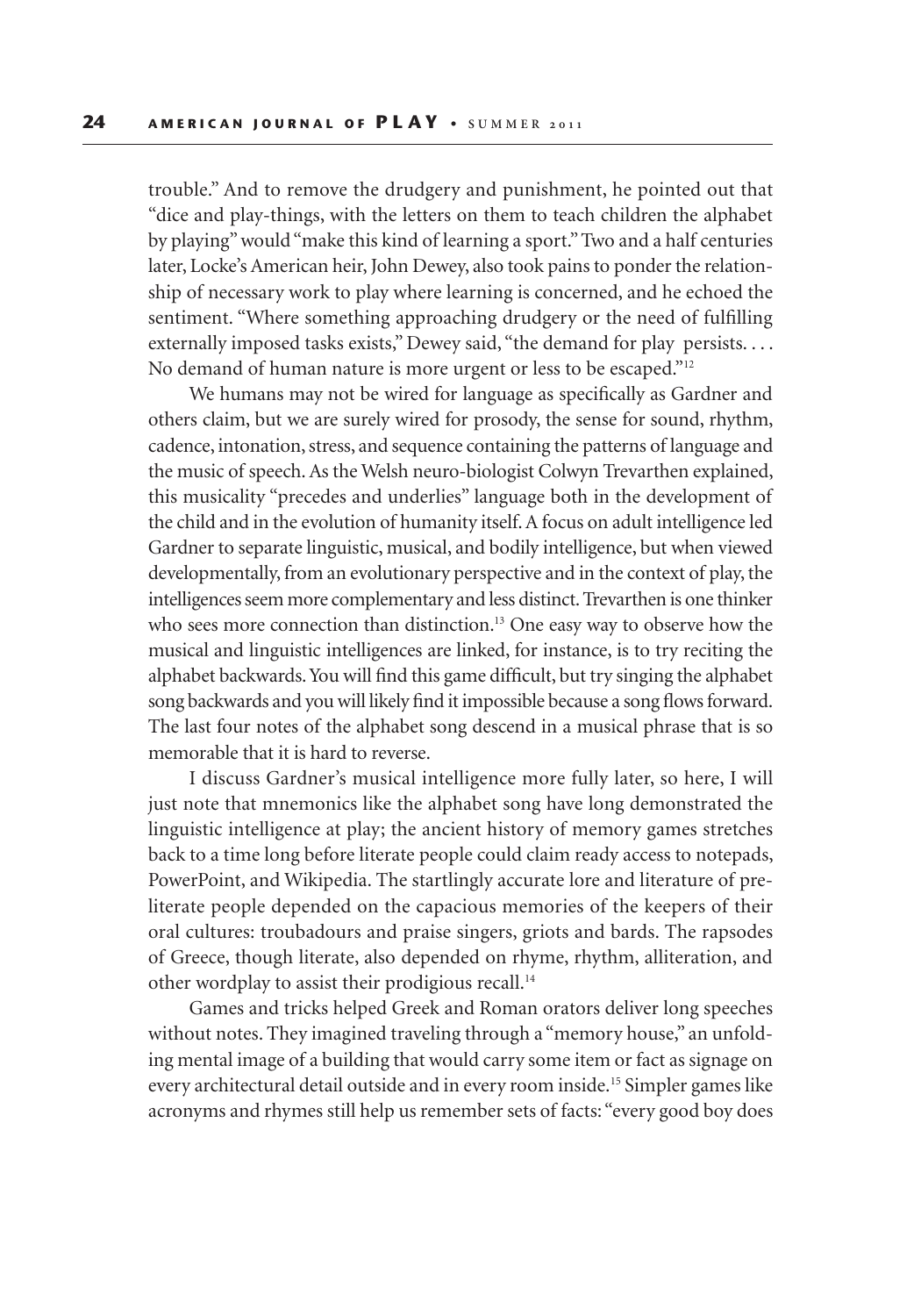fine" cues beginning piano students to remember the notes of the g-clef; "Roy G. Biv" sequences the visible spectrum; "homes" tags the Great Lakes, though against the flow. We look to play for instruction: occasional screwdriver users apply the catchy verse "righty tighty, lefty loosey." But far more complicated games instruct students of anatomy and medicine, law, theology, geology, natural history, and grammar in the vocabulary and conceptual schemes that inhere in their specialized idioms. To remember their large inside lingos, professionals often depend upon a song, acronym, rhyme, or ribald joke.16

If specialized terminologies are impressive in their volume and variety, our large, ordinary lexicon is as well; a high school senior may have learned 45,000 words in the usual way by graduation. Here, too, play serves as a powerful vocabulary coach. The highest ranks of professional Scrabble players, for instance, store more than 120,000 "official" words in their ready memory. Random amusing linguistic events like slips of the tongue and tongue twisters make us laugh by prying apart the usual order. Storytellers, on the other hand, playfully but deliberately compose order. Jokes, the shortest of short stories, show how clearly order emerges when playing with language. Consider, for instance, this brief and uncluttered example composed of a mere thirteen words from exposition to climax: "A horse walks into a bar; the bartender says, 'Why the long face?'" But thick, erudite novels like *Gravity's Rainbow* and *The Satanic Verses* lie at the opposite end of the scale. James Joyce based his experimental work *Finnegan's Wake* on a *perpetuum mobile*, a comic children's song that begins where it ends: "There was an old man named Michael Finnegan/ he grew whiskers on his chinnegan/ he shaved them off and they grew in again/ Poor old Michael Finnegan; Begin again. . . ." The universe of wordplay lies in between the children's song and the sprawling novel. We play at acrostics, anagrams, Burma-Shave signs, codes, crossword puzzles, dingbats (ginkool = looking backwards), doubletalk in dialect, homonyms and heteronyms, jingles, knock-knock jokes, Klingon and Elvish, malapropisms, non sequiturs, palindromes, parodies, pig Latin, punny names for pleasure boats, riddles, rap, rebuses, rhymes, regionalisms, slang, Tom Swifties, and droll word-number puzzles on vanity license plates.

Those who have listened closely to the language of playing children and recorded their conversations have found that pretense, plot, and character tumble through the storylines that they generate on impulse, but continually. Pioneering folklorist Brian Sutton-Smith, who mined a rich lode of storytelling at a grade school in New York City in the early 1970s, noted that children's fast-paced,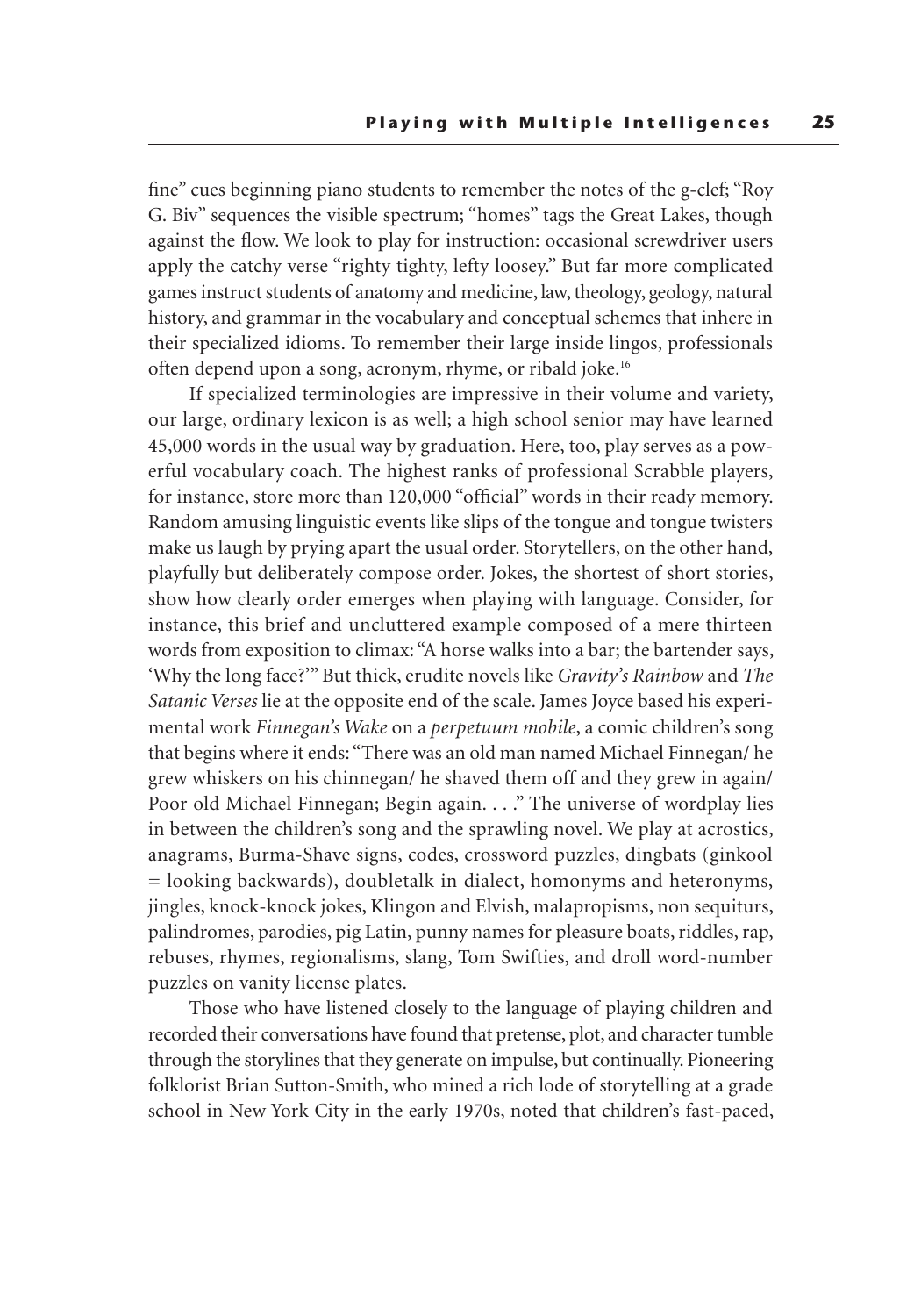evolving, nonsensical, frequently hilarious, and episodic stories—"childish phantasmagoria" he memorably called them—swell with playful rhyme, alliteration, "crazy titles," disastrous twists, dark thoughts, and obscenity on the one side, and with extracted morals on the other. Set in a "world of great flux and anarchy," their stories contained an "infinity of nuances."<sup>17</sup>

Others found children's cooperative improvised stories more ordered and integrating for the storytellers, with the oral culture developing in range and sophistication alongside the developing language capabilities of the peer group. Sociodramatic play is "improvisational rehearsal" to sociologist of education R. Keith Sawyer. And so the evolving story a child generates is part of an "emergent" system that brings order and complexity out of disparate, chaotic elements.<sup>18</sup>

#### **Understanding the Interpersonal Intelligence**

Kids' understanding that emerges spontaneously from literary play rehearses their greater social understanding—Gardner's interpersonal intelligence. In fact, the path toward literacy is itself an emerging understanding rooted in playful social give-and-take. Kids will follow the wacky plots wherever they lead, create meaning while they pretend, and—this is crucial—they explore the relationships that their narratives create. Fun keeps them at it and keeps them together. The rolling improvisational theater that children create enriches the growing appreciation of cause and effect, motivation and consequence, and the boundaries that created characters themselves create out of their own character. But most important, pretending—sociodramatic play—stirs a moral narrative that orders the world, and so players as young as five years old impose on it the moral order that stems from rule making inherent in play.19 This builds the foundation of interpersonal intelligence.

Play instructs us about both cooperation and competition—playing along and playing against—and in this way helps exercise and train our interpersonal intelligence. Playing together would not be possible were it not for the interpersonal intelligence that lets us "notice and make distinctions among other individuals and, in particular, among their moods, temperaments, motivations, and intentions," as Gardner put it.<sup>20</sup> Nor would prolonged competitive play be possible without the leeway and forgiveness that grants players a measure of trust. Thus play sharpens both the talent for empathy and the cooperation and appetite for competition.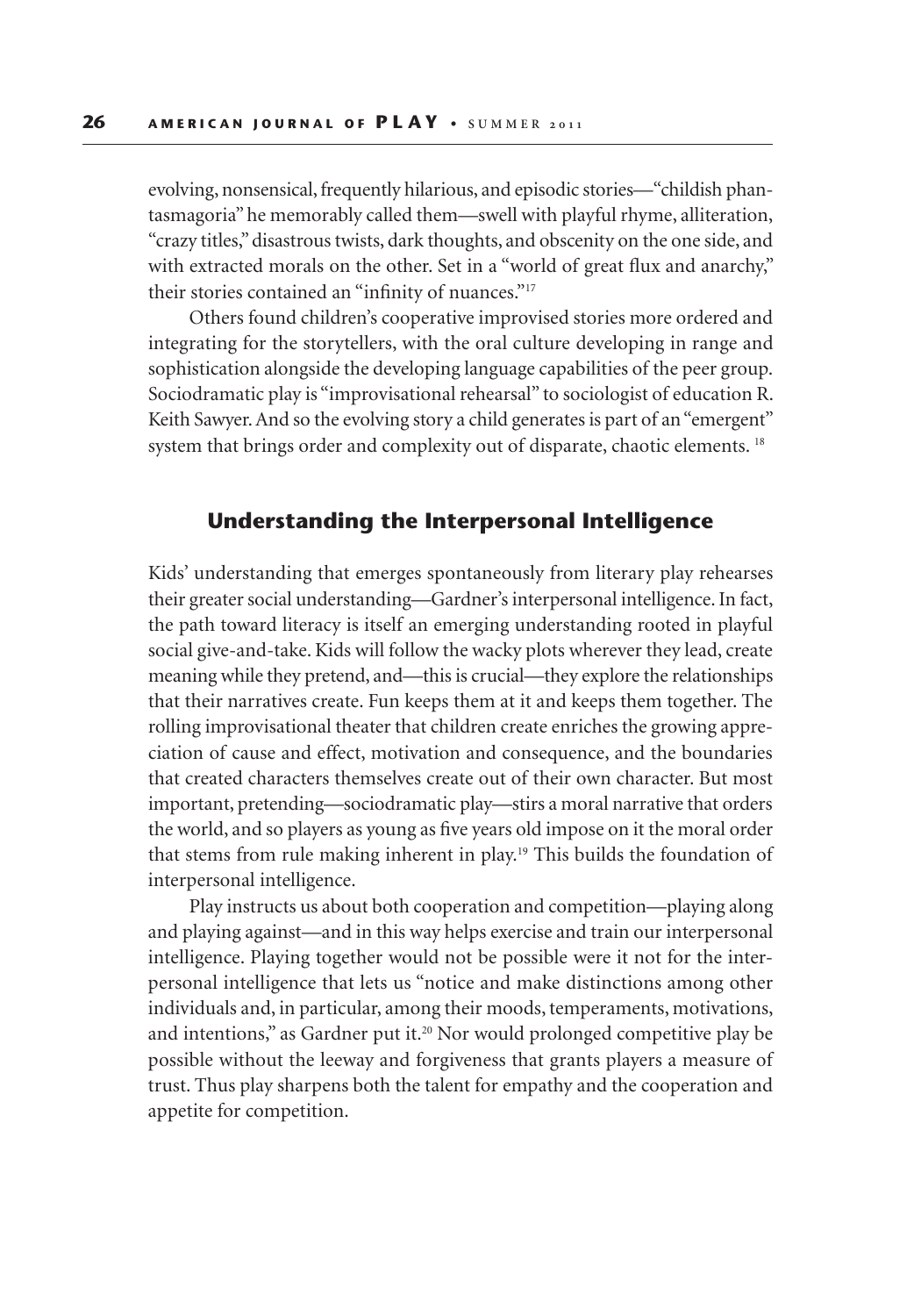Gender is as important as time and place in shaping play, of course. When Vivian Paley observed another kindergarten class with an eye toward the differences between girls and boys at play, she found the gender differences striking, a reasonable and significant finding when policy makers were urging blindness toward differences. At play, players divided along lines of girls seeking to find how they fit in and boys struggling to stand out. In her kind and observant book *Boys and Girls: Superheroes in the Doll Corner* (1984), Paley noted that though girls and boys played very differently and with different aims, they both ended with play as an exercise in interpersonal intelligence.

The funniest gender-revealing incident happened in Paley's classroom at the Chinese New Year celebration when, fatefully, the teachers decided that a single, elongated, student-decorated parade dragon would be harder to manage in the school's hallway than would a dragon divided in two and walking sideby-side. One side, the orderly side controlled by girls, would be decked with flowers. The other, which featured a Star Wars motif, would run on boy power. Colored red and yellow with rocket flashes, the boys' dragon "seemed to breathe fire from every jagged point," Paley wrote. Meanwhile, the girls' dragon—having sprouted fragile doilies and valentines—seemed vulnerable to damage by the boys' rambunctious beast.

Within a few steps of the start of the parade, the boy's jostling dragon began to tear and fray; the girls' dragon "barely fluttered" as the girls within stayed in line. Paley warned the boys to "stop growling" and hoped against hope that they would declare a truce. But their dragon tore further as "heads, arms, and legs thrust in all directions, jerking and ducking into the dragon." After singing the Chinese song that capped the presentation, the boys raced through the hallway carrying dragon fragments, merrily unaware that they had "mutilated their dragon and disrupted the parade." "What did you think of the parade?" Paley asked the boys after they had settled down. "Great! We had a great dragon!" For the boys, a great dragon was one that could be tricked and slain from inside. Theirs was an expendable dragon. The girls, for their part, were well pleased with the compliments they received for the pretty, undamaged dragon that they admired as it hung on the classroom wall.<sup>21</sup>

Like Paley's side-by-side dragons, any other game organized by teams draws on and deepens the interpersonal intelligence. It is the context that determines the content of play. Perhaps the most planned of all games, American football, depends on controlled corporate coordination and maximum specialization in a tightly time-managed contest. (Positions are not just specialized by function, but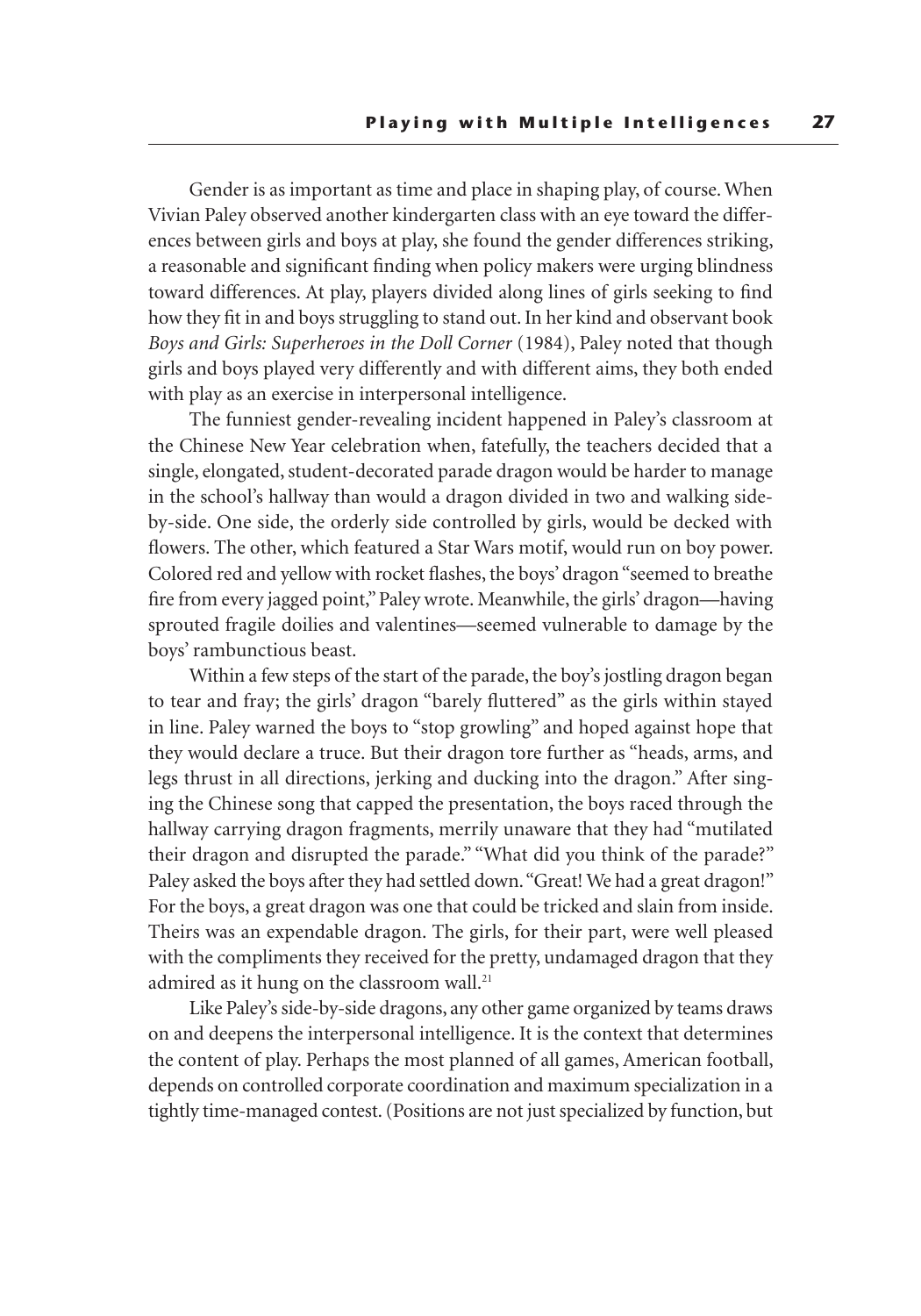increasingly among varsity and professional football players, the very bodies and minds of the players reflect the part they play—none will mistake a deep safety for an offensive tackle.) With only a few exceptions, football coaches—the field generals who devise strategy and train their players in tactics—dislike surprises that signal deviation from the game plan.<sup>22</sup>

But one relationship that lies at the heart of the game draws deeply and more spontaneously from the interpersonal intelligence, and that is the understanding that passes between quarterback and receiver. This relationship resists the premeditation and managerial control of other plays. The downfield pass speaks to our point about developing bodily-kinesthetic and interpersonal intelligence. A good quarterback will not throw a long pass to his capable receiver; he will throw to that point where he has good reason to expect his receiver will soon be. Further, a successfully completed pass depends not just on calculating speed and distance, the way a duck hunter or bicyclist will anticipate and measure. Completing a long pass depends more on shared insight: the receiver understands the quarterback's habits, and the quarterback understands the receiver's downfield tricks and feints.

Imagine team sports as a sliding scale with closely managed and coached from above American football at one end and freer games such as soccer, ice hockey, lacrosse, and basketball at the other. These latter games, when played at a high level, develop in a fluid, inspired way that depends on the skill, insight, and mutual understanding that lets teammates adjust on the fly to changing patterns of play and yet still remain a team. Mihaly Csikszentmihalyi called this fluid mutual understanding "flow."23 Conversely, when young and inexperienced teams play in zones, a formal version of the professionals' inspiration, they have only the rules and the coaches' strategies to guide them, and so they are vulnerable to tactics that change the conditions of play. In time and with practice, young teams and their rookie coaches learn to respond to surprises and so become seasoned, responsive, more understanding, and poised players.

If play does not always grant players poise, it nevertheless gives players the excuse to gather and mingle, and it imposes the necessity to organize (however loosely), the requirement to agree (however freely), and a common purpose in creating fun (however briefly). The Sunday picnic and the Saturday barbecue, the bowling league and the pickup game of Frisbee in the park, the weekly poker night and the impromptu game of cards among strangers on the commuter train, the formal debate and the idle conversation on the ski lift, the elaborate role playing of the massively multiplayer online game and the joke exchanged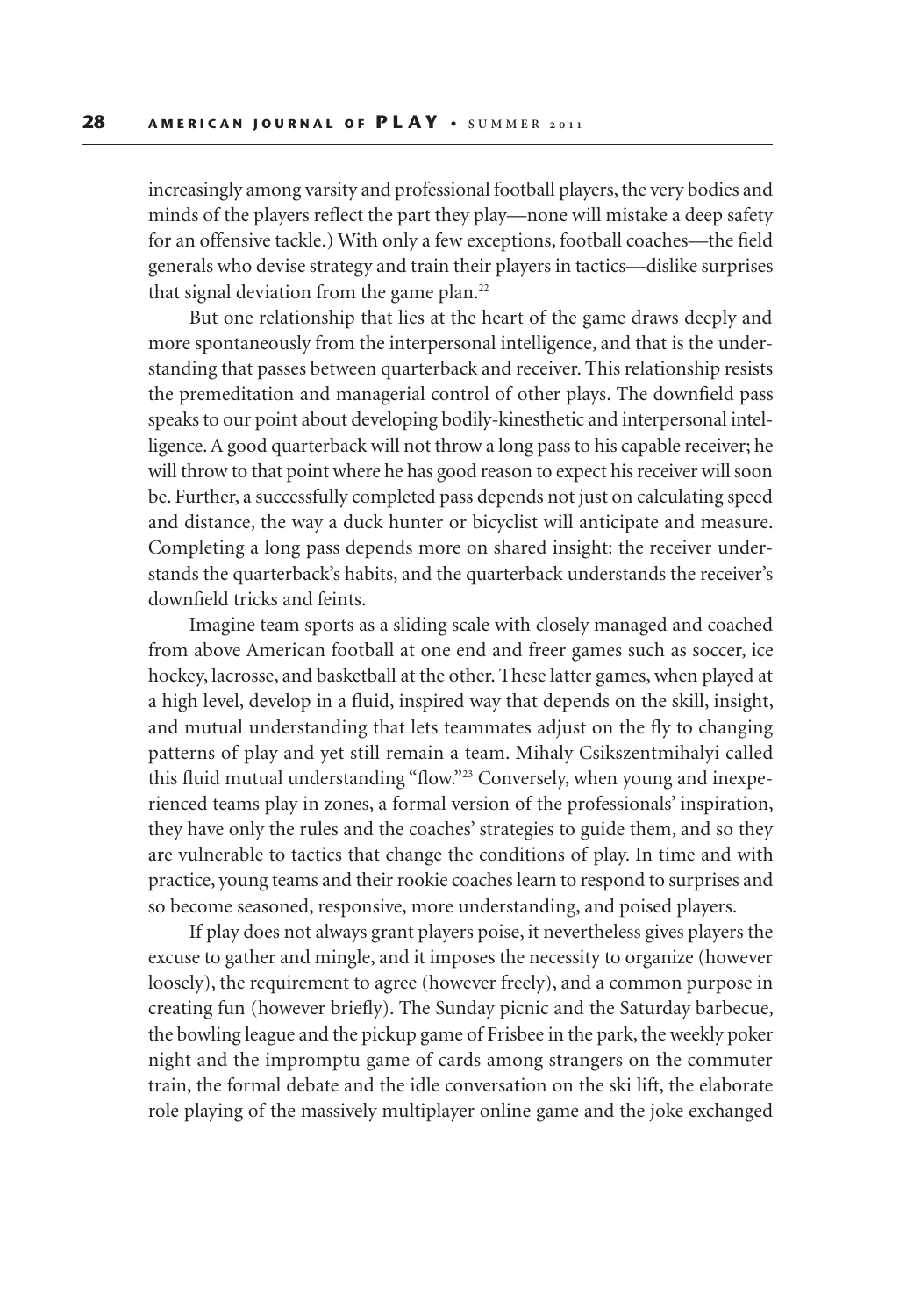on e-mail all engage the interpersonal intelligence and enrich it. Games often require players to take stock of the other person's point of view or call on some understanding of the opponent's thought processes. Think here of guessing games like charades or the board game Battleship in this category, or games of strategy such as Chinese checkers, chess, the Japanese game of Go, and many of the new multiplayer online games. Champion tennis players win by anticipating their opponent's serves. We should lament where the forces for isolation have caused these playful forms of cooperation and competition to decline, and we should remember that play is the antidote to social isolation and alienation.<sup>24</sup>

## **Understanding from Within: The Intrapersonal Intelligence**

Gardner points out that the second of the personal intelligences, the intrapersonal intelligence, the self-regarding intelligence within, emerges early as the infant first differentiates pleasure from pain. Slightly older infants will begin to tell themselves apart from others; they will recognize their faces in a mirror with a talent for self-awareness that only a few animals besides humans—apes, dolphins, and elephants—can master.25 A daub of lipstick on the nose of a one-year-old will delight her and provoke her curiosity when she sees it in the mirror. Infants will recognize their own names, too. This is the self-recognition of the "incipient person" according to Gardner. Knowing oneself is inherently to explore and to stretch the limit of what one knows, especially what one knows and understands about others. Between two and five years of age, as Gardner points out, the child begins to master the linguistic and cultural symbols that order the world: "Through talk, pretend play, gestures, drawing and the like, the young child tries out facets of the roles of mother and child, doctor and patient, policeman and robber, teacher and pupil, astronaut and Martian. In experimenting with these role fragments the child comes to know not only which behavior is associated with these individuals but also something about how it feels to occupy their characteristic niches."26 Over the next years, the child's sensitivity and sense of reciprocity develops with the growing sense of self. For some, this becomes a lifelong project.

Not all introspection involves isolation, and not all personal searches become socially alienating. Introspective revolutionaries such as Mohandas Gandhi and Martin Luther, by looking inside themselves, fundamentally changed the world. We would do well to think less of the loneliness of collectors, photog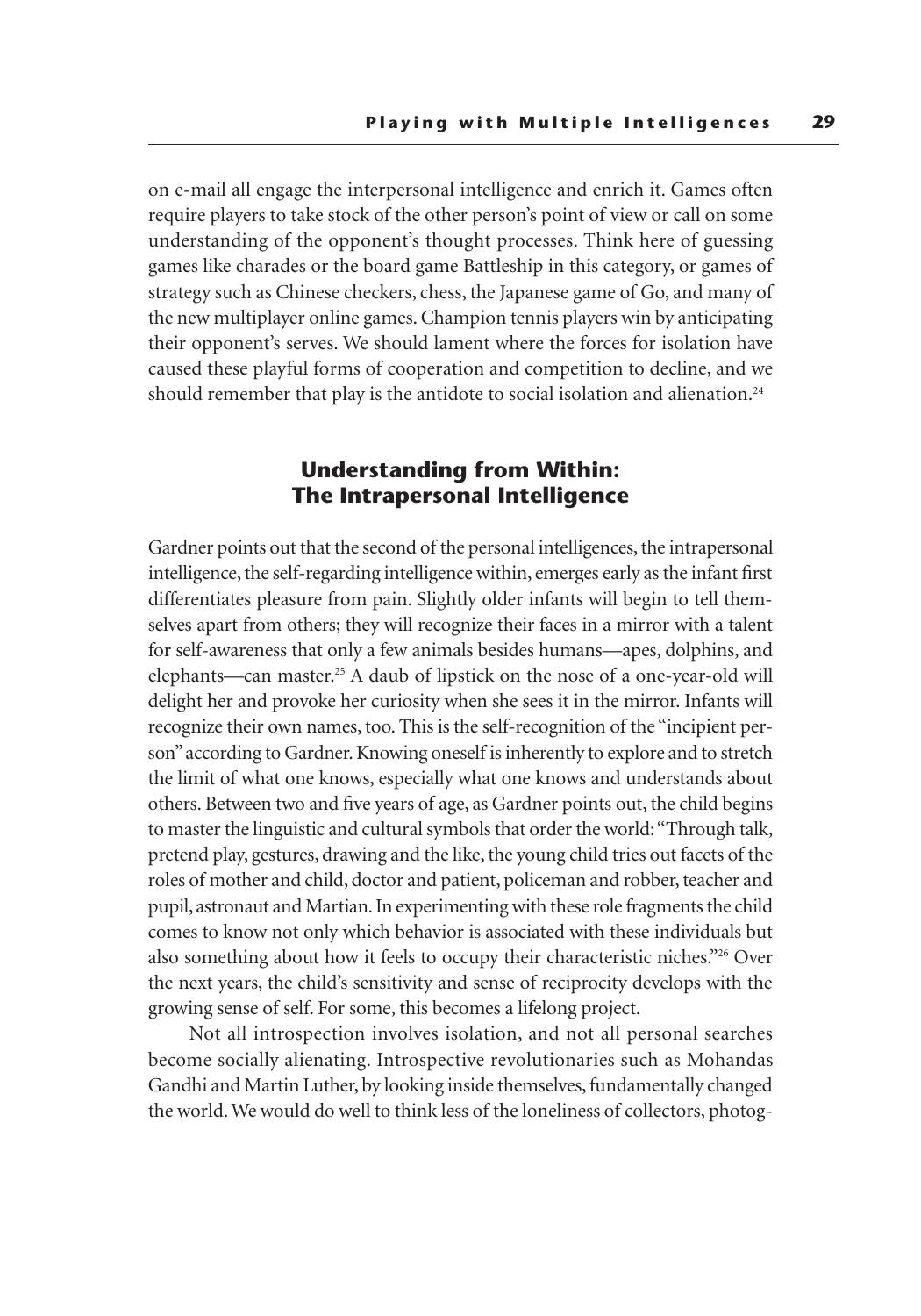raphers, Internet users, and long-distance runners than we think of the fulfilling play that their temperaments urge them toward. It is only the extrovert who accuses the introvert of always having "your nose stuck in a book," because for many, the life of the mind is enough. When someone couples looking inward with play, though, they often reach out to entertain, enlighten, or enlist an audience. Many inventive novelists, poets, philosophers, playwrights, performance artists, songwriters, and visual artists begin by looking inward. Indeed, we often grant to artists license to play with their inward being so they can frankly explore for us topics that mainstream culture cannot confront more directly.

Any number of such licensed players spring to mind—Lenny Bruce, Robert Pirsig, William Blake, Eugene O'Neil, Bob Dylan, Francis Bacon, and Albert Camus. Perhaps comedy affords an especially clear example of this crossroads of play and intrapersonal intelligence. Often described as groundbreaking, the popular 1970s television series *All in the Family* featured Carroll O'Connor's lovable mossback Archie Bunker, who by way of skewed perceptions and comically incomplete thoughts brought contentious issues of war and peace, tolerance and racism, sexuality, women's liberation, illness and death, and religion and nonbelief to millions of viewers.27 More specifically, the late Richard Pryor's funny and raw routines of the 1970s drew from the experience of his troubled childhood in pre-Civil-Rights-era Peoria, Illinois. Teachers of this lonely black kid in a predominantly white school were frustrated with his tardiness and exhausted by his mouth, and they traded a promise of prompt arrival and silence for the opportunity to perform once a week. This indifferent student excelled in comedy, and he honed his skills while deflecting bullies by making them laugh. As a professional comedian, the stage gave Pryor the chance to explore the deep, personally vexing, and otherwise untouchable subjects of race and class in America with both black and white audiences.<sup>28</sup>

## **Playing the Numbers: The Logical-Mathematical Intelligence**

Educators and theorists inspired by the Swiss philosopher Jean Piaget (Gardner among them) have long believed that children build up a sense of numbers gradually and out of their "socio-motor" experience with things. Tests that researchers administered to younger children proved to Piaget's satisfaction that young children failed to "conserve number," and so they failed to realize that numbers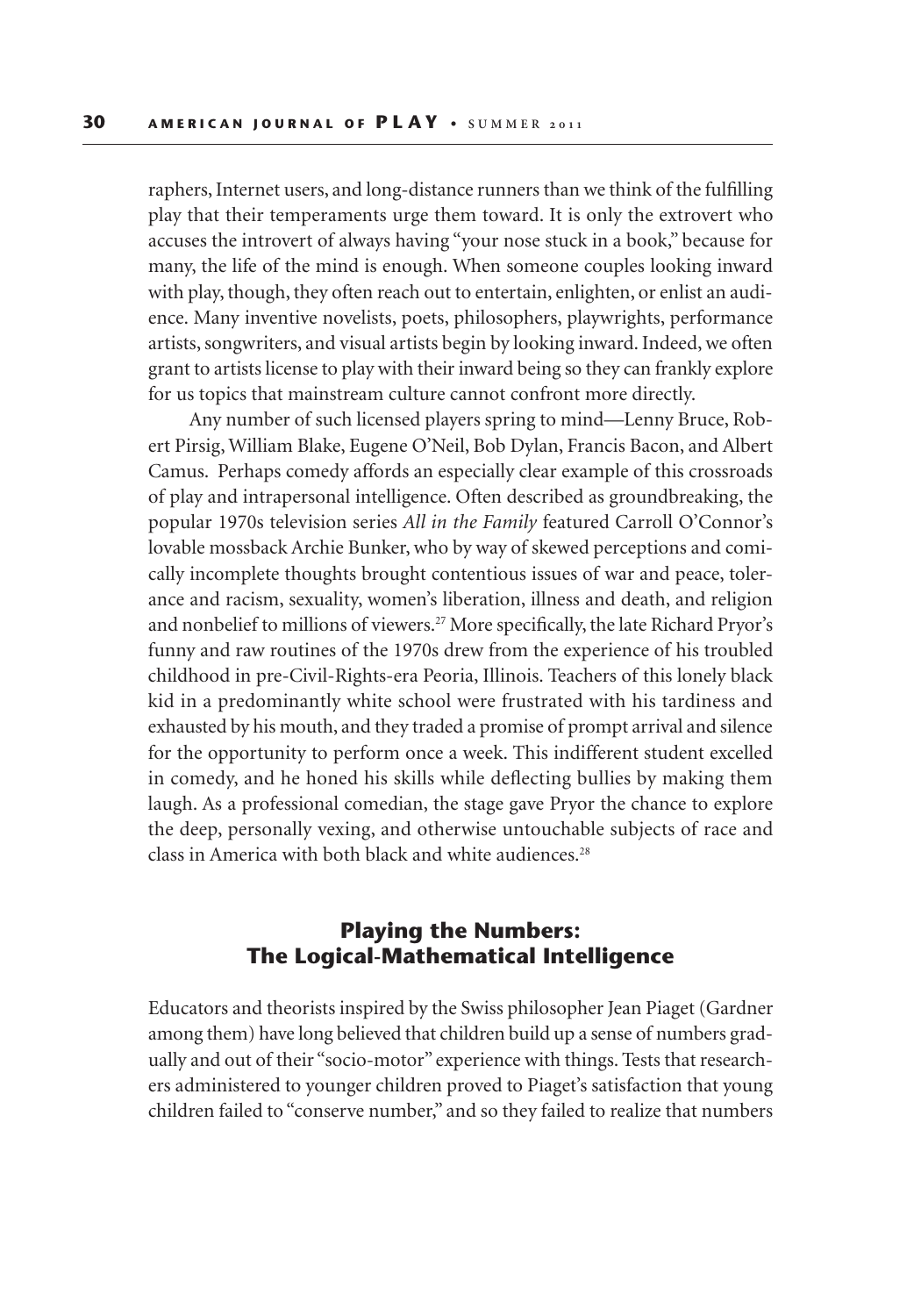of things do not change when their appearance changes. But when investigators asked children similar but more child-friendly questions that avoided the deliberate confusions and distractions of the test, and when the questioners made the test a game with built-in rewards, young children found correct answers, thus demonstrating a working knowledge of arithmetic. In fact, recent discoveries point to a remarkable inborn mathematical sense, observable even in babies. Experiments at the University of Pennsylvania in the 1980s established that infants as young as sixteen weeks notice changes in the numbers of objects, i.e. they can "discriminate numerosities." They perceive a sense of numbers long before they can count. Studies of four- and five-month-olds at Yale showed their ability to add and subtract. Nine-month-old infants have a feel for manipulating even large numbers.29 This fundamental mathematical intelligence is comparable to the aptitude for prosody that lies at the root of language.

It makes good sense to pair logical and mathematical intelligence the way Gardner has. Each depends on the accurate observation and assessment of—and on the understanding of and ability to predict—natural chains of events. Further, though each of these abilities seems inborn, the logical and mathematical intelligence can be trained and then practiced as play. In protomath activities, parents play several games with infants that enhance their sense of sequencing and augment their feeling for cause and effect. Bouncing a baby may be the simplest of these games. For one-year-old children going on two, games such as peek-a-boo and "This Little Piggy"—and later, pat-a-cake and "This is the Way the Lady Rides"—build a sequence of anticipation and surprise into learning the logic of cause and effect.

Remarkable though our inborn mathematical talents are, here, again, play exercises and expresses intelligence. Adults who give no thought to how they perform mathematical operations need to remember that the most elementary math skill—counting, representing things as numbers—is not easy to acquire. One must first learn to name numbers, then remember not to leave any out of the counting, and then finally recognize the last number as the special one. Incidentally, none—zero—is one of the most difficult concepts that children master because it literally represents nothing at all.<sup>30</sup> When parents combine reading with counting, they nourish a budding numeracy as the intelligences conspire. Publishing houses accommodate the growing math and logical skills by offering up a tall stack of funny and instructive books with titles such as *Big is Big and Little is Little*, *Counting Crocodiles*, *Double the Ducks*, *Henry the Fourth*, and *How to Weigh an Elephant*.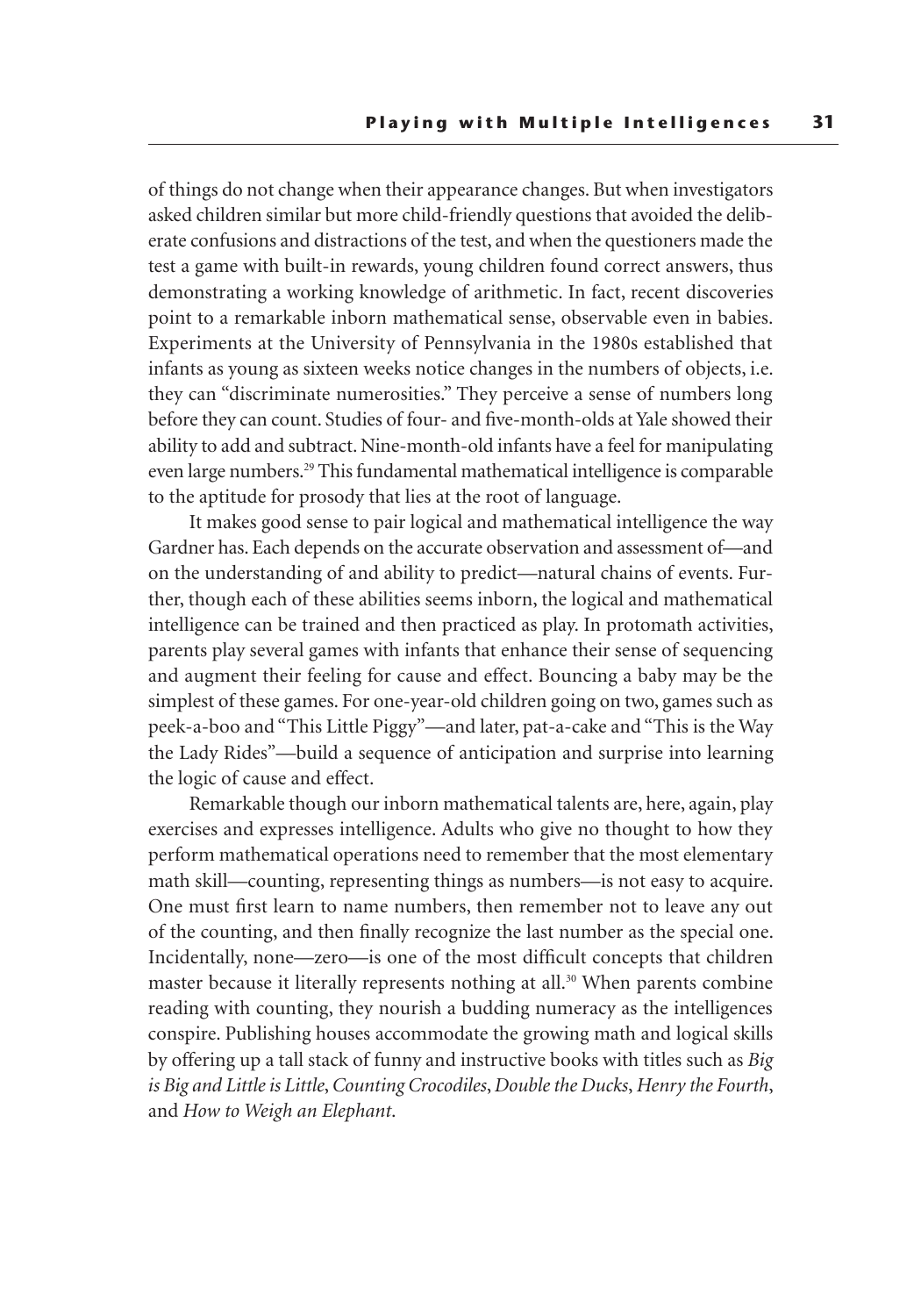But oral tradition and folklore, rhymes and songs out of antiquity, also support math learning. Even though shoes no longer have buckles, younger children today still begin manipulating numbers with counting rhymes like "One, Two, Buckle My Shoe." Children who have never seen a farm animal sing "Baa, Baa, Black Sheep." Soon children are ready for more complex games that count players "out," such as "Eeny Meeny" and "One Potato, Two Potato." The Count, the popular *Sesame Street* Muppet, brings numbers to children in a stagy Transylvanian accent, "I vant to count your neck—*vun neck*." Colorful refrigerator magnets encourage children to recognize numbers and arrange them in sequence. Many card games oblige players to compare numbers; the higher number usually wins, and sometimes a special number grants special powers as in Crazy Eights, or a special power can be conferred on a "wild" card, as in poker. Card games such as sevens or chemin de fer or blackjack depend on addition. The four suits add an additional task of counting and classifying. Probably the most elementary social aspect of card games is that they require players to take turns, an elementary but essential sequencing skill for play and for life. These games can be as simple as Go Fish or as complex as chess. Tic-tac-toe demands logical thinking of young players. Once they discover the advantage of the center box and strategies for playing games to a tie, they are ready for more complex games.

Number play is not limited to children's games; in fact, all along the lifespan, play exercises the logical and mathematical intelligence that Gardner delineates. Math games can be as inadvertent as watching a digital clock turn to 12:34 p.m. or the odometer tick up to 77,777. Older children and adults who are devoted to games that come under the heading of "recreational mathematics," however, deliberately explore the curiosities and pleasures that numbers and mathematical operations offer. The puzzle named magic squares, for example, divides into a grid filled with integers that add up to a single sum whether one follows the numbers across a row, down a column, or diagonally. The gifted and patient can follow the game into three dimensions in a complex variation called magic tesseracts.

Recently, millions have begun to follow the devilish puzzle called Sudoku, another numbers game that expresses and educates the mathematical intelligence. Invented by an American mathematician in the late 1970s, the game took root in Japan and then reemigrated with explosive, worldwide effect around 2005. This game structures play by dividing larger squares into smaller squares, and smaller squares into three-by-three boxes. In each one of these smaller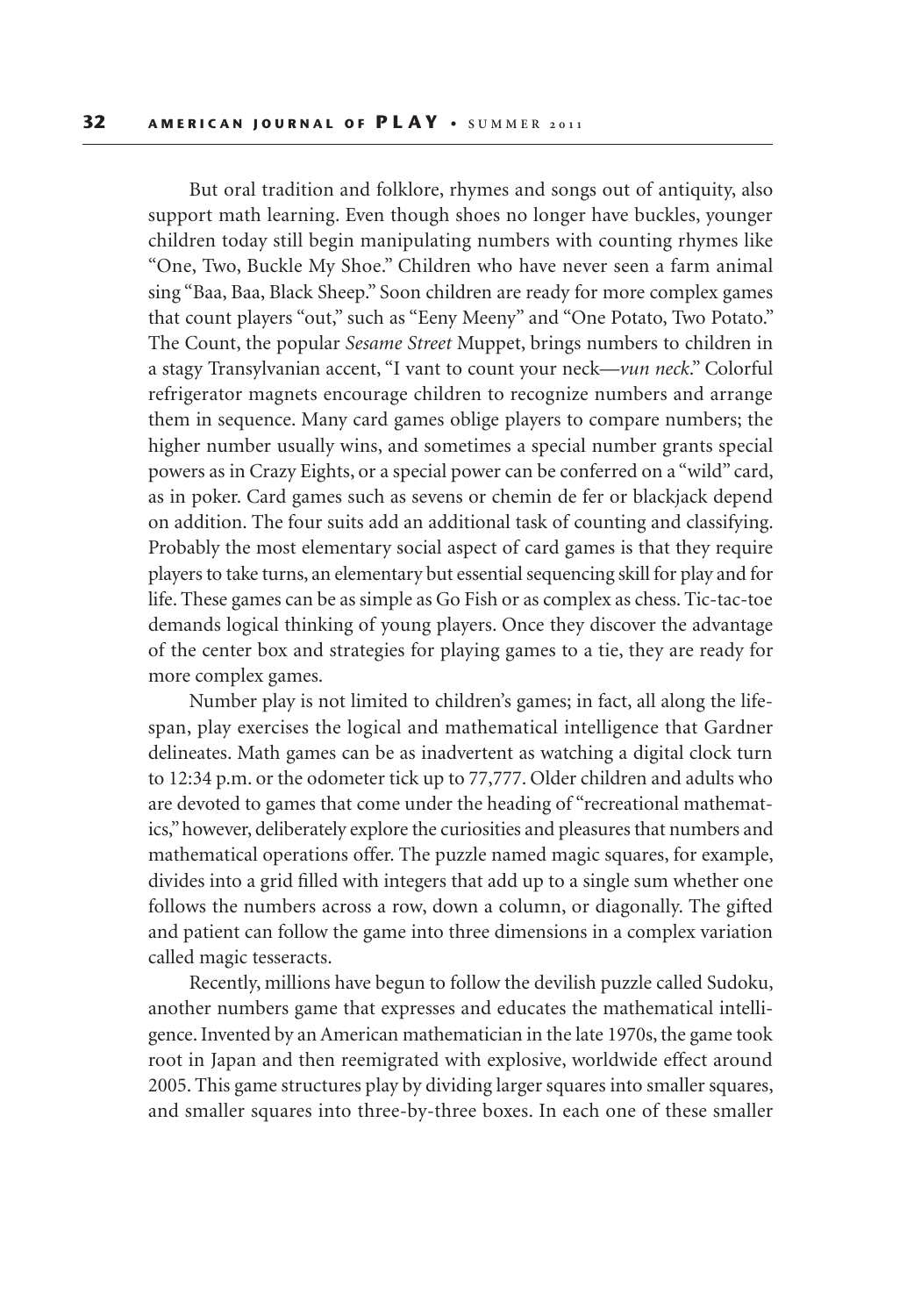boxes, the rules require players to place all nine digits; and these must appear so that no number repeats in any row or diagonal. The appeal of these puzzles may boil down to the sudden insight that the game favors. Will Shortz, who has written more than a hundred Sudoku puzzle books, noted that the psychological hook of playing at Sudoku has everything to do with the rhythm as it progresses toward a sudden burst of pleasurable comprehension. Halfway through the game slows, but after a breakthrough and a rush of solution, the game rapidly picks up speed toward completion. "It gives you a satisfying feeling to be rushing at those squares. And immediately you want to do another one," Shortz says of the understanding that gathers steam. "That's the key to why they are so addictive."<sup>31</sup> Crossword-puzzle players will testify to a similar effect as their game accelerates toward its conclusion.

Older children enjoy playing with math games, mind benders, numbers, and logic puzzles that emerge from an unusual or surprising angle; so do adults. Maltese psychologist Edward de Bono writes about the playful out-of-the-box creativity he calls "lateral thinking" and poses brainteasers like this: Two identical trains leave the East and West coasts at the same time and steam toward each other on the same three-thousand-mile-long track; The eastbound train is traveling at eighty miles an hour, the westbound train is doing ninety. Which train is closer to the West Coast when they collide? Reaching a solution requires understanding that wherever the trains have met they will have met at the point where *neither train* is any closer to the West Coast than is the other. The doomed trains present a problem not so much to calculate (as that would yield interesting but immaterial information that locates the crash someplace in Missouri), but to play around with. "With lateral thinking," de Bono observes "one does not move to follow a direction but to generate one."<sup>32</sup> Play, which is voluntary and often said to be "purposeless," favors this kind of exploration that yields discovery.

#### **The Eyes Have It: The Visual and Spatial Intelligence**

The mental image of racing trains calls to mind the most famous thought experiment of all time, conducted by the most celebrated mathematician of all time, generating the most penetrating mathematical theory of all time, that yielded the most renowned equation: a description of the relationship between energy, mass, and motion. Gardner may come closest to seeing the influence of play when he wrote about Albert Einstein in a chapter of *Creating Minds* he subtitled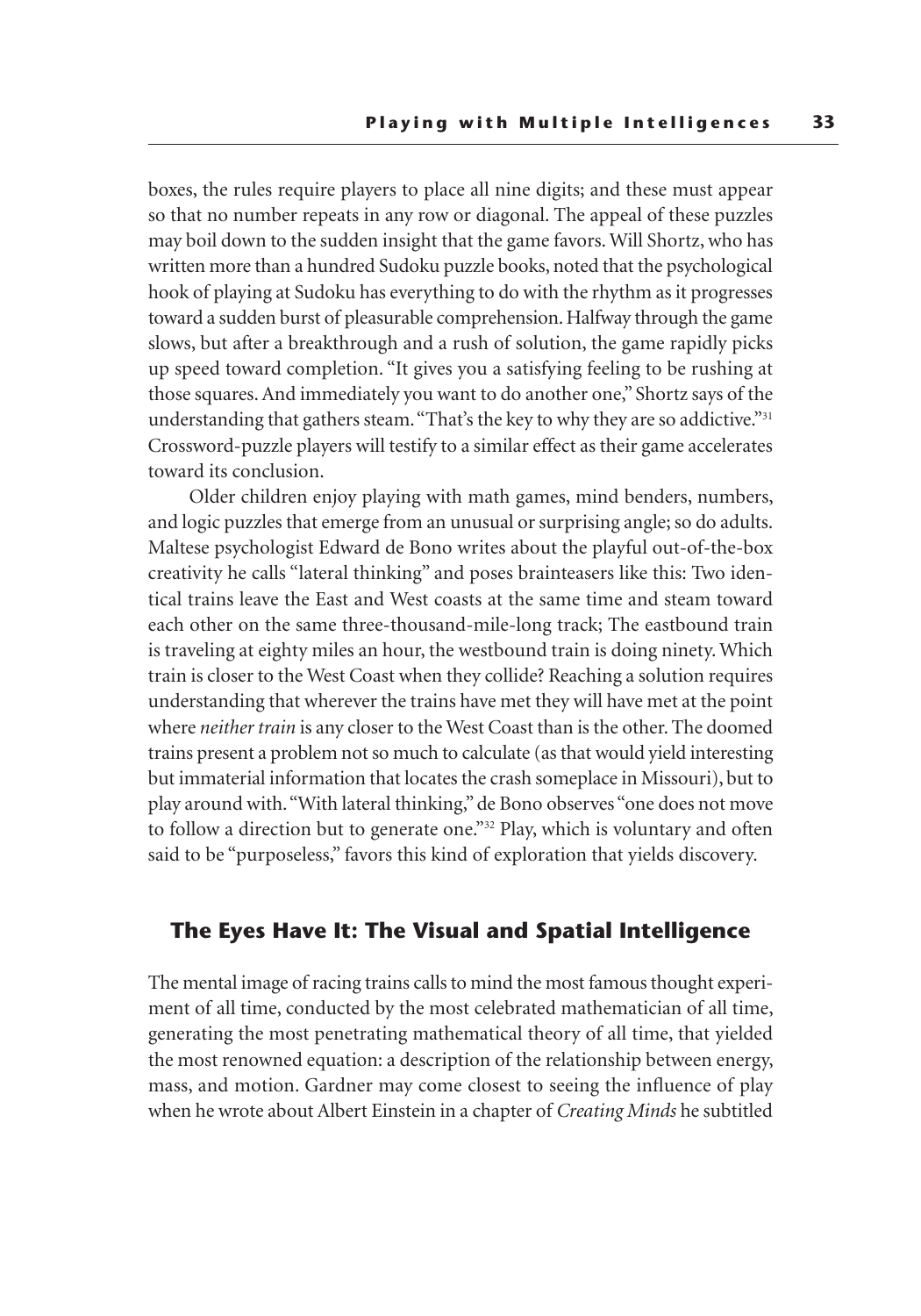"The Perennial Child." The kind of questions that Einstein posed—"gritty," "profound," and "unsettling" —were for Gardner at least "reminiscent" of childhood musing, at least those children lucky enough not to be "habitually shut up." "In the first five to ten years of life, children have ample opportunity," Gardner pointed out somewhat wistfully, "to let their imaginations roam, to raise questions about phenomena that inspire doubt or awe, and then at least sometimes, to pursue these questions for a while as they walk in the fields or fall asleep at night."<sup>33</sup>

As tempting as it is to equate profundity with gravity while excluding levity as a source of inspiration, we need to acknowledge that if Albert Einstein was not playful in a conventional way, it was yet his playful thinking that led to his Special Theory of Relativity and to a revolution in our view of space and time. Einstein's discovery demanded thoughts of a particular kind that drew on his habit of playing with vision and space. He turned viewpoints this way and that in his mind to conjure impossible circumstances and fantastic coincidences. Sometimes he imagined riding on a beam of light, at other times he simplified the idea of traveling in a straight line at uniform speed by thinking about how things looked to travelers on careening dream trains. Einstein himself, as Gardner notes, described these thought experiments—*Gedankenexperiment* in German—as wordless, visual, "combinatory play."34

If common sense and conventional arithmetic applied, we would calculate that when two trains approach each other, the first traveling at three-quarters the speed of light and the second at half, they ought to close the distance between them at a speed one-and-a-quarter times light speed. But reading Einstein's *Gedankenexperiment* as a playful interlude, we see how the mathematician showed that simple arithmetic does not apply in this case because time and space are not absolute. The only absolute is the speed of light, with the recent exception of the strange neutrino; the speed of light decrees a universal speed limit. Therefore, in special circumstances, it was time and space that had to give. Experiments had proven that time moves more slowly when the frame one observes is moving; and for a moving object, space contracts in the direction of motion. Therefore, time and space are "relative" to motion, Einstein reasoned. To arrive at this complex insight and to explain the theory simply, Einstein visualized a cinematic, science-fiction scene. Two lightning bolts strike an extraordinary train cruising comfortably near the speed of light; one reaches the engine, and at the same time the other smacks the caboose. Someone standing on the platform sees the lightning strikes as simultaneous, just as we would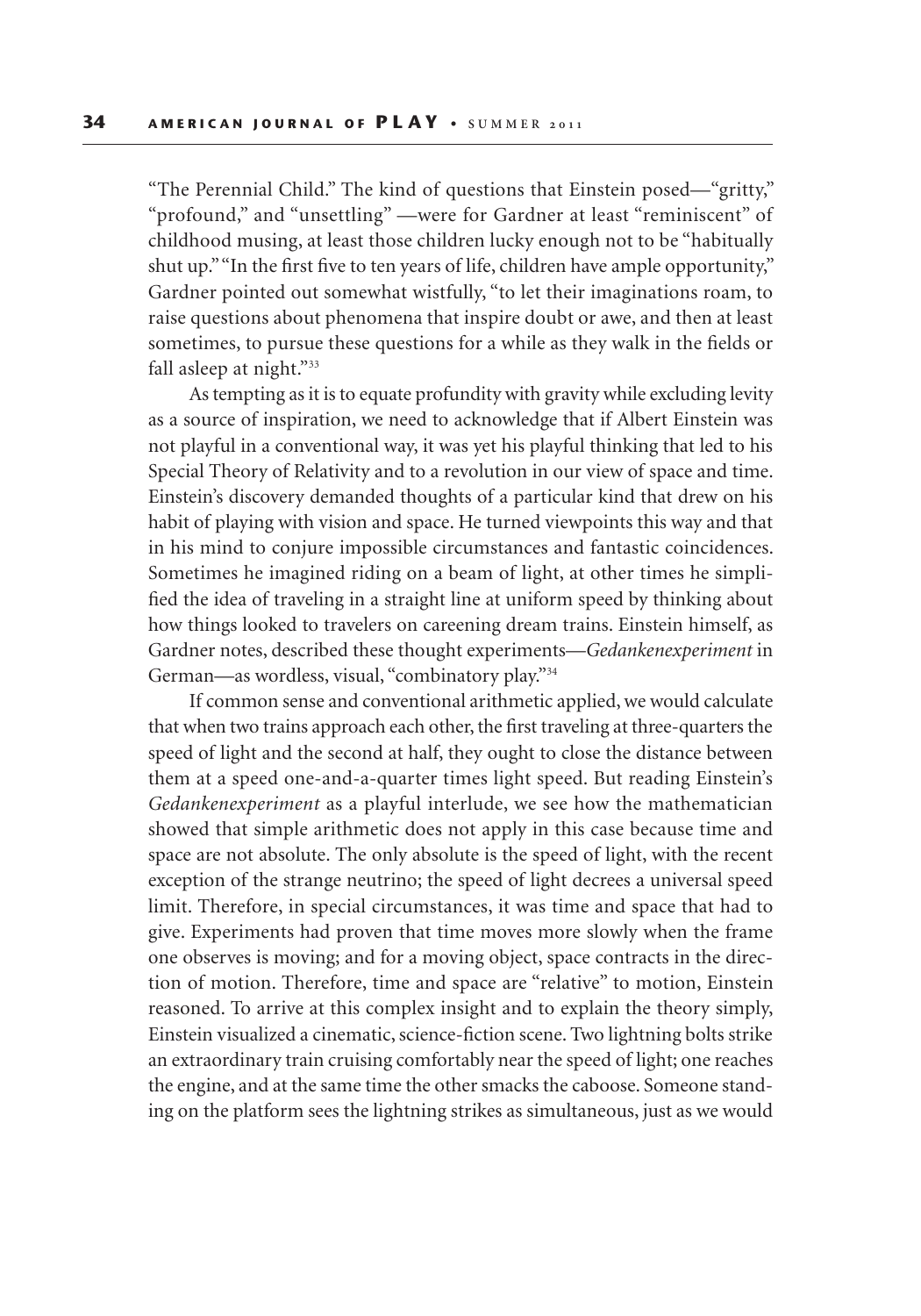expect. But "an observer" riding inside, in the middle of the train, would in fact see the lightning strike at the front first because he is "hastening toward" the light coming from the front, and "riding on ahead" of the beam coming from the back.<sup>35</sup>

American physicist and prankster Richard Feynman, who was even more remarkably adept at visualizing problems in physics than Einstein, made the relationship between levity and profundity easier to see. Feynman achieved the breakthrough that netted him a Nobel Prize by picturing the behavior of subatomic particles, representations in particle physics that came to be known as "Feynman diagrams." But he dedicated much of his private time to reinforcing his reputation for mischief. "The spirits of play and intellectual inquiry ran together" for Feynman, his biographer concluded.<sup>36</sup> Feynman drew his inspiration from where he could find it. The way a barmaid handled a tray of drinks inspired his description of subatomic spin; he flopped on the floor and wriggled to imagine an electron's wobbly path forward and *backward* through time—an embodied thought that the flow of time was only apparently irreversible. He showed this remarkable facility for understanding spatial relationships even in high school when he skipped the approved Euclidian step-by-step and Q.E.D. proceeding instead directly to mental animation to solve geometry problems. Feynman "manipulated diagrams in his mind," his biographer wrote, he "anchored some points and let others float, imagined some lines as stiff rods and others as stretchable bands, and let the shapes slide until he could see what the results must be. These mental constructs flowed more freely than any apparatus could."37 Handy and arty people can visualize without verbalizing. They build that backyard deck without a plan or they share a wicked caricature of a teacher when forbidden to talk. Like Einstein and Feynman, they make a routine practice of freely exercising their visual imaginations.

### **Where Intelligences Meet: Is Beauty in the** *phi* **of the Beholder?**

A forerunner of Einstein, the physicist Henri Poincaré insisted that "all mathematicians experience a genuine sense of aesthetics." In the Western tradition, such has been the case from the earliest Egyptian and Greek ventures into geometry. Gardner granted that aesthetic aspects of our spatial understanding are "elusive"—especially with respect to our sense of "tension," "balance," and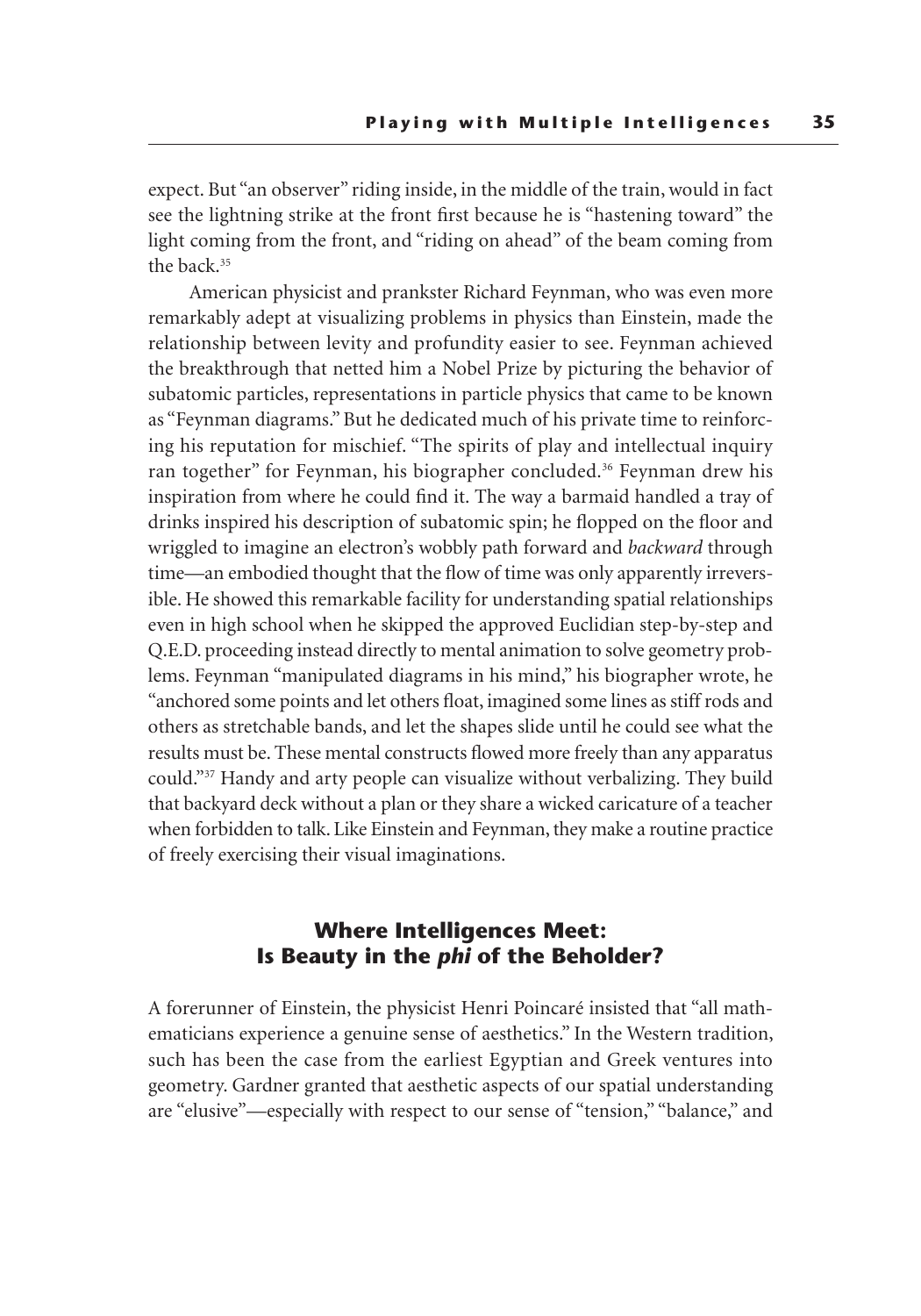"composition" that "occupy the attention of artists or viewers of the arts."38 Examining the ancient equivalence of mathematics and beauty more closely, however, may well let us glimpse the intersection where the spatial and mathematical intelligences intersect.

We begin where the ancients did, with a stunning discovery: by playing with a geometry problem, isolating a square from within a rectangle, and then repeating the trick, Greek architects discovered that the ratio of the length of the sides on the square to the sides of the remaining rectangle—1.618 to 1—replicated the "Golden," later known as "Divine Proportion." The Greeks, of course, endowed this ratio with mystical significance of strength and balance; secular modern mathematicians honored their forbears by denoting the relationship with the Greek letter φ*—*"phi," named after the careful fifth-century B.C.E. Greek sculptor Phidias.39 If you add one to two and get three, and then three to two and get five, and then five to three and get eight, and eight to five and get thirteen, and so on, you arrive at a sequence in which the numbers reflect this golden proportion. A twelfth-century mathematician from Pisa who came to be known as Fibonacci noticed that this ratio also described the "equiangular" (we would say "logarithmic") spirals that appeared on pine cones, the yellow florets of sunflowers, the rinds of pineapples, and cross sections of nautilus shells.40 To the medieval mind, this beautiful coincidence also seemed to carry mystical import as nature itself replicated a divine proportion.

Architects, whether ancient or modern, have always been obliged to play with space, but they have not played randomly. In Western culture, buildings often follow a formula: their proportions obey rules that the rest of us have internalized even if we cannot specify them. We quickly note an ungainly painting or a poorly composed photograph or when an accretion makes a building look unbalanced. We owe this sense of proportion to Greek architects who—when they played with space—extended their understanding of the Golden Proportion to their structures. They built their most famous building, the Parthenon—along with many others— according to Golden Proportions (more or less). Two and a half millennia later, we still share their sensibilities whether we build humble garages or grand edifices.<sup>41</sup>

We are accustomed to giving culture its due in determining our aesthetic opinions. Some, however, contend that our aesthetic sense, our understanding of beauty that includes the Golden Proportion, is part of an older endowment that influences us independently of cultural conditioning. As far back as 1876, a German experimental psychologist named Gustav Fechner quantified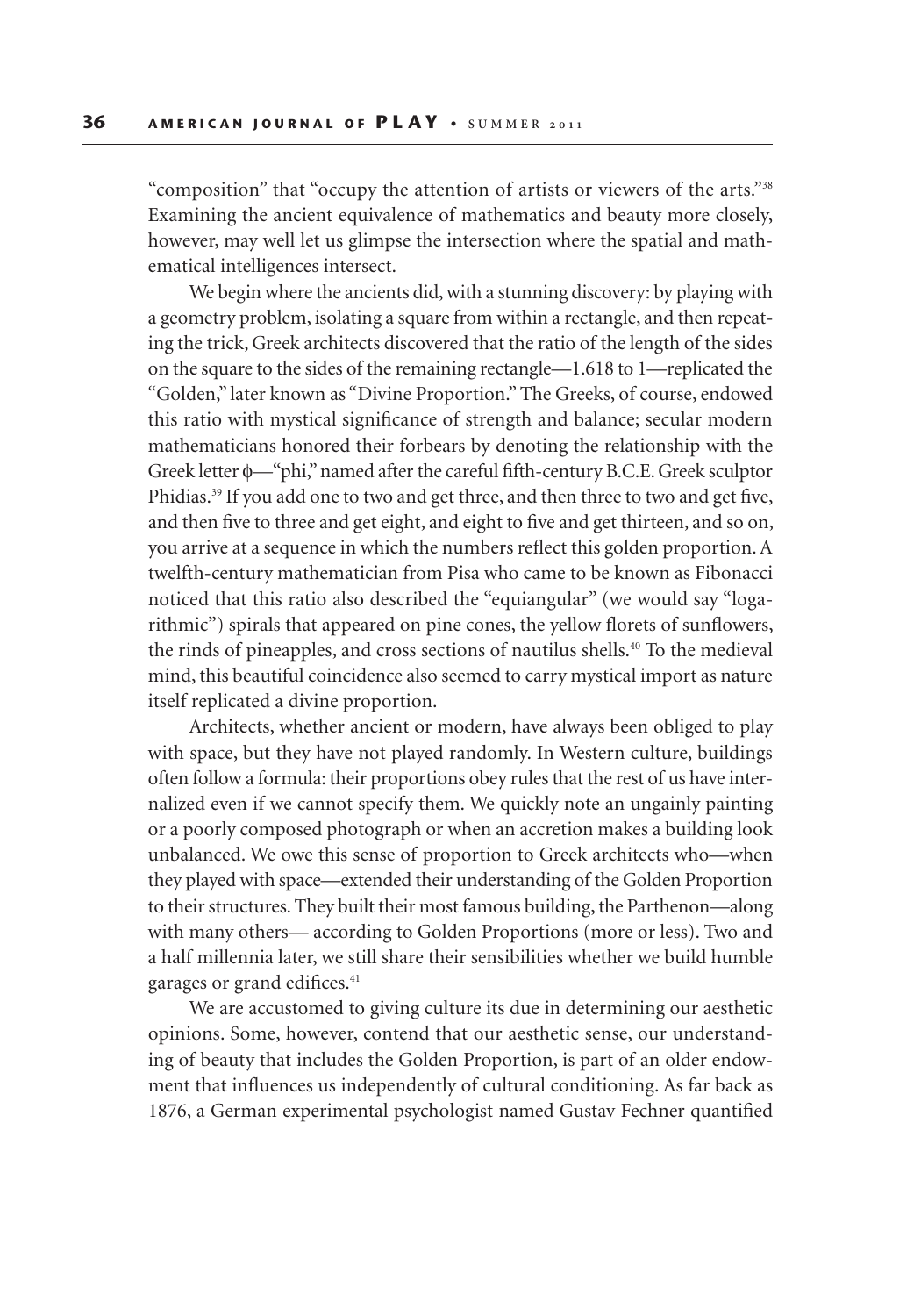how his subjects reacted to rectangles that stacked as Golden Proportions. If asked to choose between these and random rectangles, three-quarters of the respondents preferred the Golden Proportion or ratios close to it. Fechner's culturally blinkered findings may merely prove that Greek ideas of beauty were strong and persistent because they were refreshed by education and canonical art.42 But Fechner's findings may also strongly suggest our mathematical intelligence in play.

We can see this as the story takes a modern, more substantial turn toward significance in the viewpoint of evolutionary psychology. Cross-cultural investigators set out to discover something fundamental—which of all female faces have men found most beautiful. The research surprisingly revealed that men did not disagree much wherever on the planet the faces happened to hail from—or in fact wherever the women *they admired* hailed from.<sup>43</sup> Some understanding that ran deeper than cultural conditioning seemed to be at work. Some others have speculated that the prettiest faces in all the world's corners are those that best preserve Golden Proportions. Orthodontists and maxillofacial surgeons whose practices require them to closely analyze facial geometry to realign bites or restore damaged faces have surmised that beauty may be in the "phi" of the beholder.<sup>44</sup> But faces vary almost infinitely over a few themes, and the human heart is fickle. Perhaps the truth is simpler and so requires neither elaborate calculation nor mystical investment: men may simply prefer women with higher cheekbones, a thinner jaw, and bigger eyes—configurations that coincidentally tend toward the golden ratio—because these features suggest youthfulness and perkiness. These prettier faces may also be more prototypical in their geometry, easier even for infant brains to process.45

Similar but clearer mathematical aesthetics may be at work for grown-up men who size up "ideal" waist-to-hip ratios. By projecting equilateral triangles between breasts and navel, modern artists have concocted female versions of Leonardo's fifteenth-century Vitruvian man. This may merely be another postmodern joke, but researchers confirm that the women's waist to hip ratio men prefer is a remarkably stable cross-cultural number approaching the Golden Proportion, .71 to 1.<sup>46</sup> These mathematical understandings, however simple or complex, may run deep and significantly into our past if, first, sex is a form of play, and if, second, both beauty and play are signs of fitness that figure into sexual selection—a natural selection that itself propagates the preferences for play and beauty.<sup>47</sup> Culture and biology evolved together after all, they "co-evolved" in a complementary way to enhance the appetite for beauty and for play.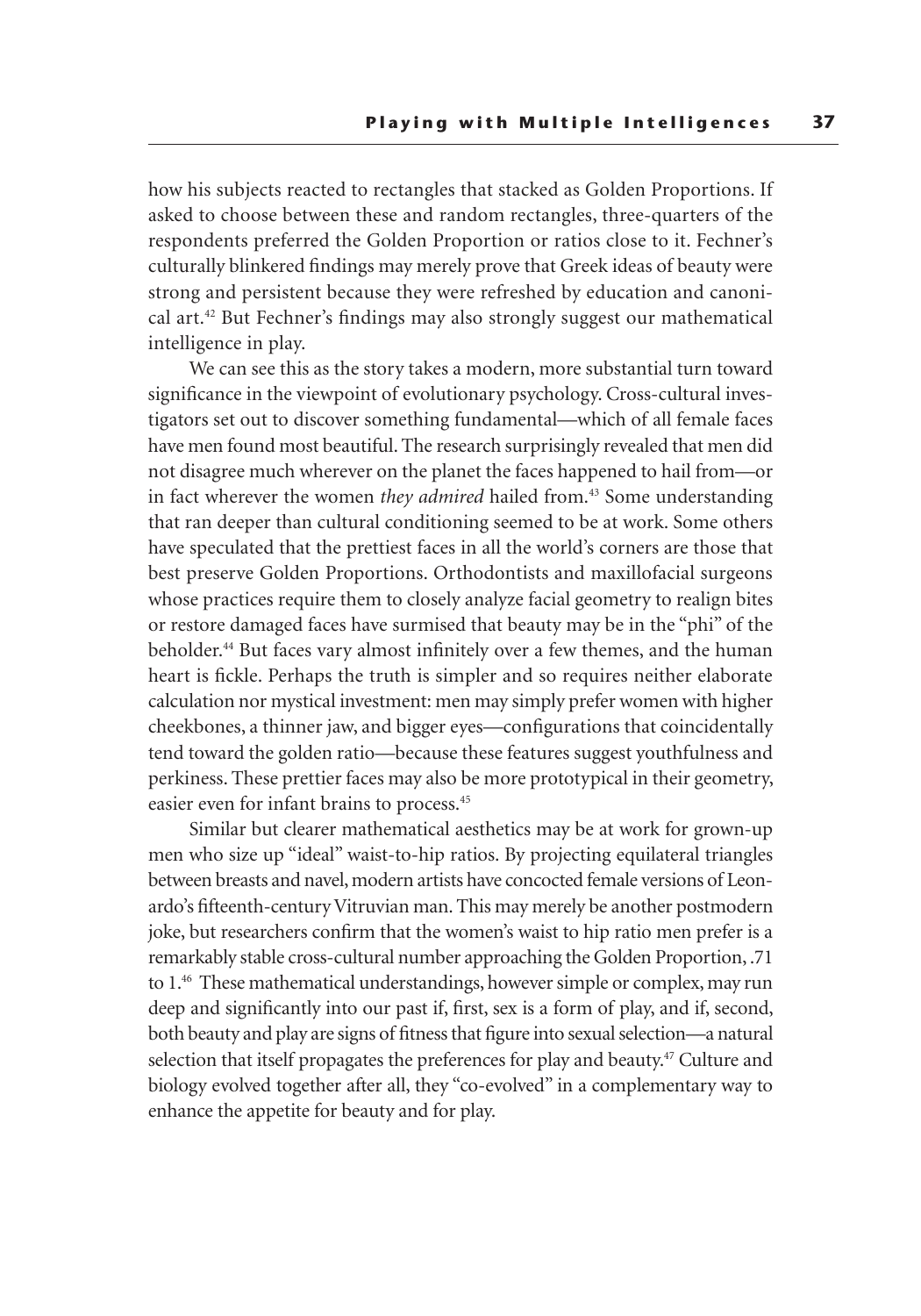Evolutionary biologists now contend that our minds themselves are "ornamented," outfitted for conspicuous play and entertainment in ways that make us more attractive as prospective mates. According to this viewpoint, beauty may not be truth so much as it is an indicator of fitness. This thinking requires us to de-emphasize struggle as the main driving engine of evolution and lose the prevailing metaphor of "nature red in tooth and claw." The victors always carry off the spoils, true, but war is also always a net loss. Evolutionary biologist Geoffrey F. Miller argues that, instead, we should regard the linked processes of biological and cultural evolution as if it were a romantic comedy: "In action, war, and intrigue, people mostly just die. But in romantic comedy, people sometimes get pregnant. Evolution is a multi-generation epic that depends on some couples courting and having children. . . . Human evolution could be [better] imagined as a million-year-long version of *Bringing Up Baby*, in which ancestral Katherine Hepburns and Cary Grants fell in love through a combination of slapstick, verbal repartee, and amusing adventures with wild animals. Evolution may be heartless, but it is not humorless."48

Nor, to our point here, is it artless. Our appreciation for art, the way we take pleasure in it, distinguishes us from even our closest relatives among primates. Mona Lisa's ambiguous smile will not mean much to a chimp. Human artifice, the ability to fashion things, is a million years old or so. It began among our human ancestors four million years after our line split from our nearest relatives, the chimpanzees.

The surviving evidence of visual art stretches back 50,000 years to aboriginal Australia where fortunate accidents of climate preserve rock painting. But no one really knows how much farther back ephemeral forms of body decoration go. Similarly, paleolithic figurines preserve evidence of attractive patterns on fabric that disappeared sometime in the moldy past, and gene sequencing of the nuclear DNA of clothing lice suggests that clothing originated about 170,000 years ago.49 But again, no one truly knows how long ago we developed a preference for eye-catching, woven fabric. The originals of these pretty things are lost to us, eaten by time. But enough time has elapsed for the preferences themselves to become encoded as shared human leanings. This so perplexes evolutionary psychologists because the ability to fashion and appreciate art seems to offer no survival value for the individual and represents only investment and cost, and evolutionary biologists always prefer to reduce the process to some basic need. And it is hard to argue an evolutionary base for aesthetic appreciation and artistic skill—for why they specifically should have been handed down.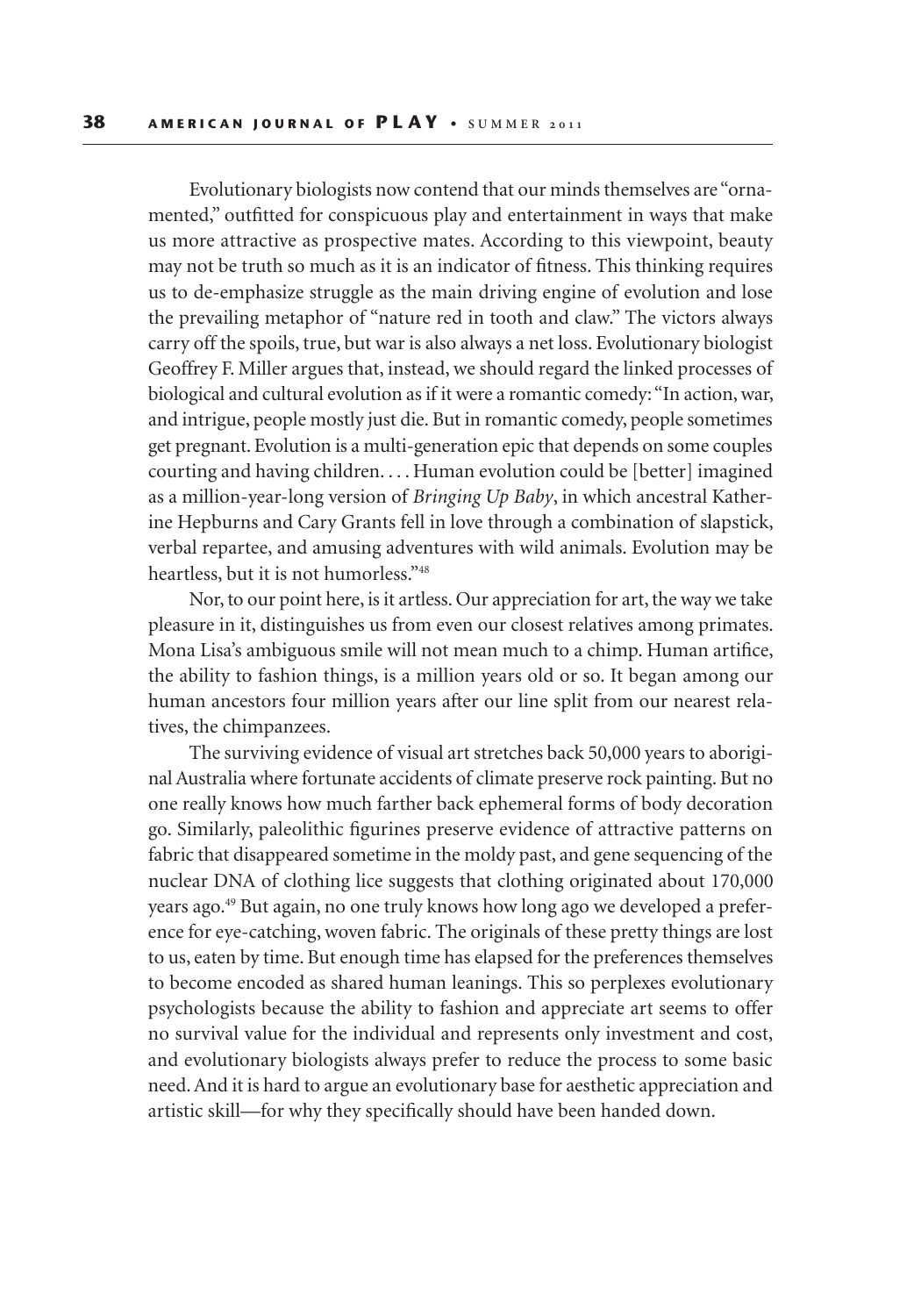But we can find some such explanation in the way that play exercises and nurtures our natural endowment of visual and spatial intelligence. The ability to make things and decorate them, or indeed to ornament ourselves conspicuously, may have served as an indicator of fitness to prospective mates. Much like the peacock's showy tail or the bowerbird's clever bower, the adorned body or the flashy bit of shell on a necklace may have demonstrated that the bearer or wearer had both the surplus time and energy to invest in something spectacularly superfluous and the brains to fashion something pleasing and playful.<sup>50</sup> It was not conspicuous consumption so much as extravagant expenditure that was important to the display of jewelry and body art. This was purposelessness with a purpose. Is there reason to suspect that the evidence of skill, intelligence, security, endurance, prosperity, pride, and nonchalance exhibited by the everyday artists of the Neolithic age were qualities any less attractive to prospective mates then than they are now? The ancient record of art may be most valuable for the way it reveals an appetite for style, a nose for innovation, and a sense of play.

One must vault forward over several thousands of years of art history to learn how Pablo Picasso, the twentieth century's most influential and emblematic artist, spent the better part of his long artistic life playing with form and viewpoint. Gardner observed the artist's "prodigiousness" and "relentless drive" to dissemble form and create a following. He noted, too, how tragedy tended to follow the artist.<sup>51</sup> But he misses entirely the way that play and art traveled as intimate companions for Picasso and the way Picasso's works sometimes preserve moments of pure play and childlike delight. If ambition and tragedy moved Picasso, play had an equally profound impact. Texts and advertisements included in his early cubist experiments often supplied a wry commentary on the principles of visual simultaneity. 52 Sometimes his jokes are spatial: his *Head of a Bull* (1937), constructed the same year as his searing *Guernica*, for example, consists simply of a seat from a road bike combined with drop handlebars. Picasso saw the material for this *objet trouvé* while rummaging in a rubbish heap, and the idea for the sculpture—the long snout, the curving horns—must have come in one puckish flash. Fluted beer glasses and curvy vases looked female to him, and so his ceramics, three-dimensional jokes, carry nude forms with a rear view. This was pure visual-spatial mischief. Reflecting on an exhibit of children's drawings, Picasso wrote "when I was their age I could draw like Raphael, but it took me a lifetime to learn to draw like them." 53

Grown-up artists may need to work hard to find what comes naturally. But children show us the purest and clearest link of visual intelligence to play. For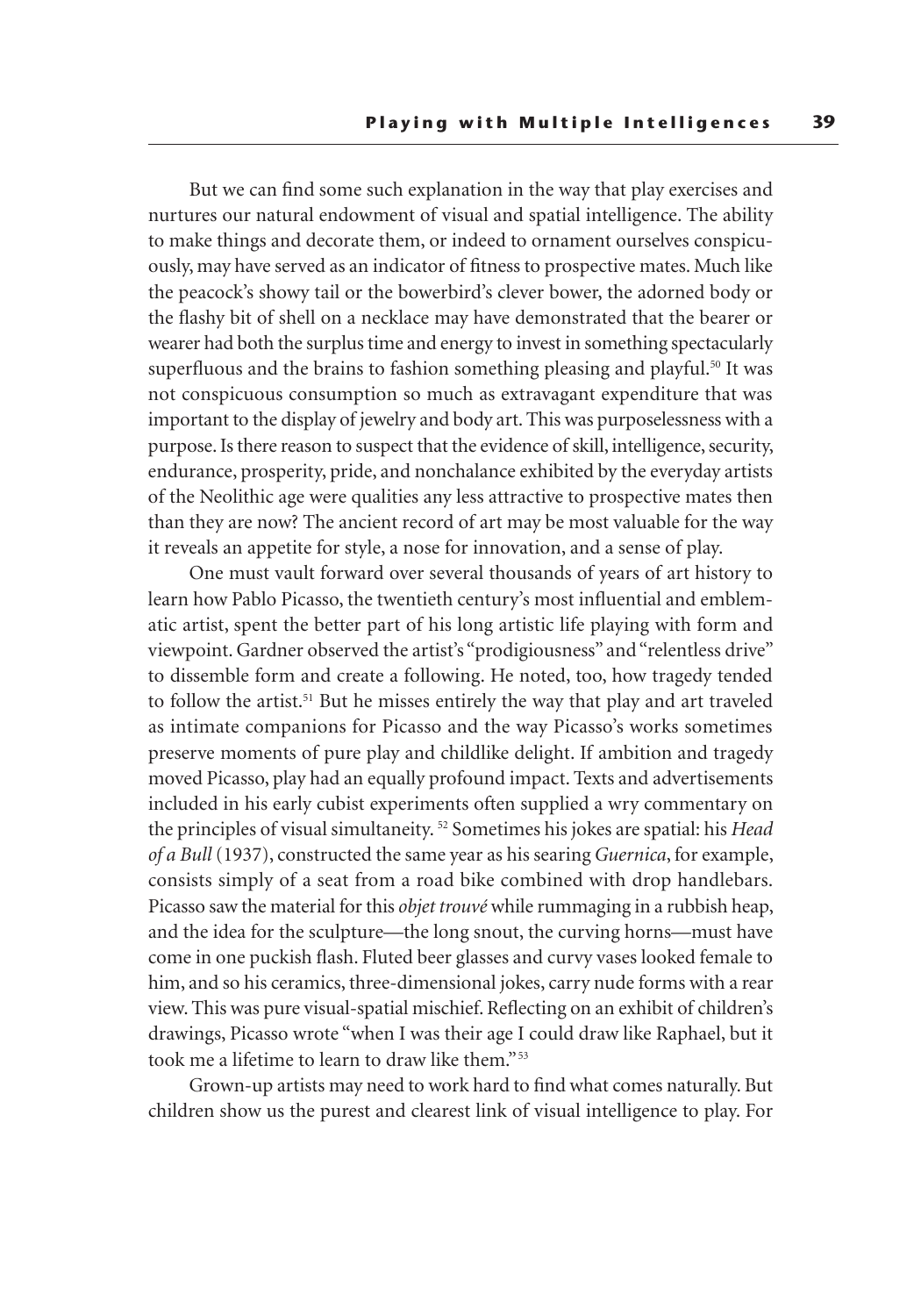children, drawing and painting and sculpting are spontaneous and unlabored forms of play. Those crayon drawings of brown horses, red barns, green fields, and bright yellow suns, those squiggly finger paintings, those mountains of mud pies and beaches full of sand castles all express and practice the visual and spatial intelligence. Tinkertoys, Lincoln Logs, Erector sets, and LEGO blocks satisfy the artistic urge to play with arranging space.

Some might argue that a separate aesthetic sense—an eye for beauty—meets Gardner's criteria or signs of intelligence. That is, an aesthetic sense involves isolation as a brain function, a history of prodigiousness, a set of core operations, a development history with expert end performance, an evolutionary history, measurable psychometric and psychological tasks, and— especially—it can be encoded in a system of symbols or images.<sup>54</sup> But to understand the importance of artistic play, we need not think of it explicitly as preparation for an expertise (unless it is training of the kind that field biologist Marc Bekoff and his colleagues paradoxically called "training for the unexpected").<sup>55</sup> We need only to acknowledge that artistic play is the sign of creativity in the visual and spatial realm, that it is evidence of spontaneity and cleverness, and that these are qualities playmates and mates will find attractive.

#### **All Together Now: The Musical Intelligence**

Musical intelligence can be the product of dedicated training, intense competition among the innovators, long cultural tradition, and nightly inspiration, like that of American jazz from the late 1940s through the mid-1960s, which fructified in jazz clubs—those smoky think tanks of New York named the 55 Bar in the West Village and the Blue Note in Greenwich Village. No artists trained harder for the unexpected than jazz musicians, for whom playing freely is essential. Miles Davis, a prickly musical genius known best for his trumpet, also kept handy a derelict piano so old and beaten that only some of its keys sounded. When he improvised on it for guests, he invited them to listen between the notes they could actually hear to find the ellipses in the chord progressions, those notes they could not hear. Davis's invitation may have seemed perverse, but it went to the heart of an inspired American music that still taunts us with apparent randomness and surprise. Following jazz, listening deeply, depends almost as much on noticing the parts the music leaves out as enjoying those it includes.<sup>56</sup>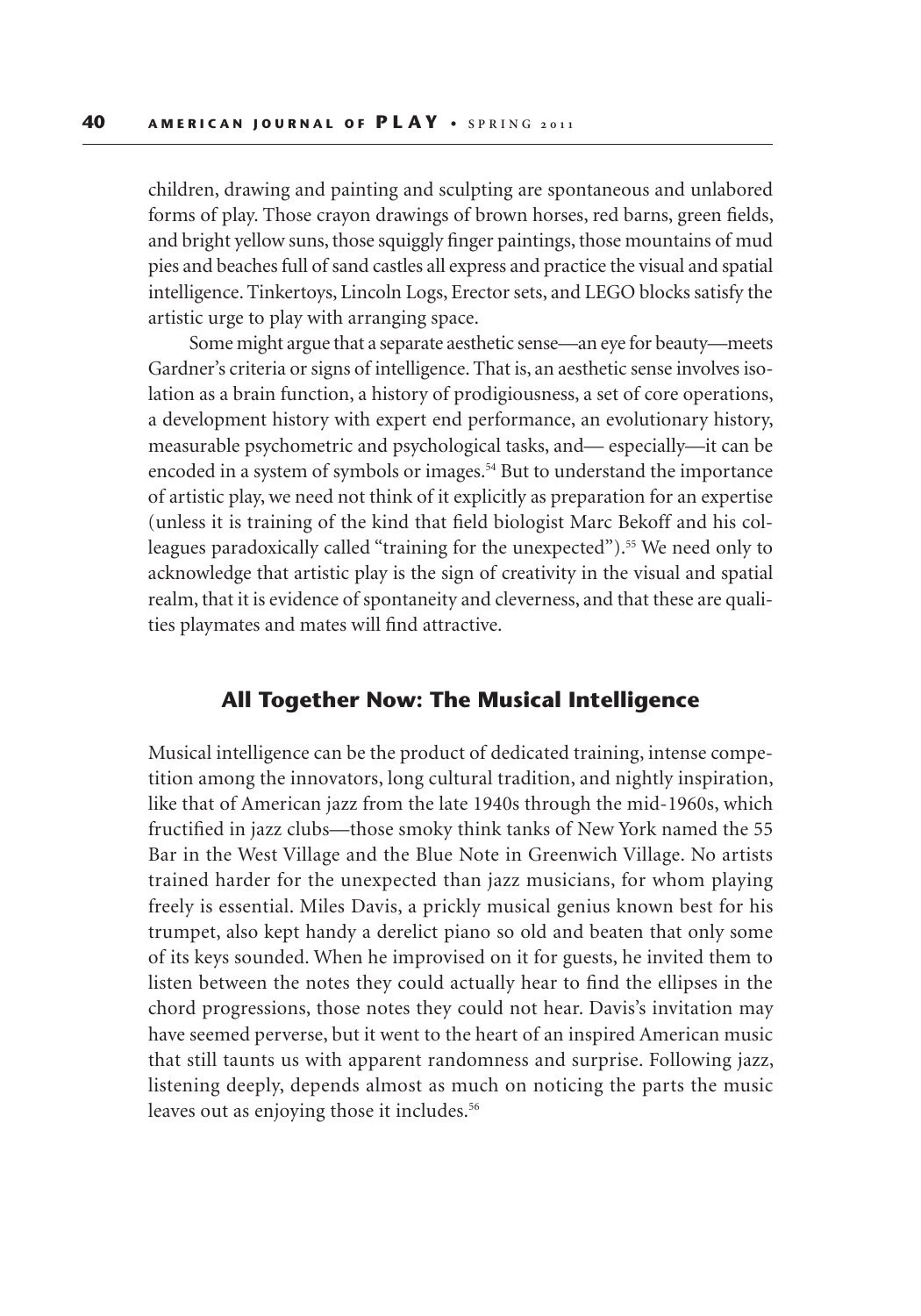Conservatories and universities also nurture grown-up musical talent and do it more formally, but the musical intelligence they work with tends to emerge early in the musician's life, the inclination toward understanding pitch, rhythm, dynamics, timbre, voice, and patterns of musical phrasing forming the basis for future musical careers.<sup>57</sup> For Arthur Rubinstein, one of the twentieth century's most celebrated concert pianists, playing the piano began not as work, but as play: "The drawing room became my paradise. . . . Half in fun, half in earnest, I learned to know the keys by their names and with my back to the piano I would call the notes of any chord, even the most dissonant one. From then on it became mere 'child's play' to master the intricacies of the keyboard, and I was soon able to play first with one hand, later with both, any tune that caught my ear. . . . "<sup>58</sup>

Unlike Rubinstein and Davis, most people are not born musicians. But the basics, such as understanding tonal values and musical intervals, are standard human equipment. The ability to listen for information conveyed through language is human equipment so standard and familiar that it is easy to forget that we coo and sing before we talk. Even "absolute" or perfect pitch may be an inborn talent—a musical intelligence that we all share as infants. This extraordinary natural ability survives the growing brain's pruning process, however, only when nurtured.59 Nurture enables nature. And it is the nurturing, the musical education, that makes all the difference in expressing this intelligence at play.<sup>60</sup>

This musical intelligence can clearly serve a social function. In his study *Bowling Alone,* sociologist Robert Putnam charted the steep decline in personal and face-to-face relationships in America at the turn of the twenty-first century. Putnam found that many fewer people were schmoozing at restaurants and gathering to play cards. The waning of bowling leagues—which demand coordination to organize and friendly association to sustain—seemed especially diagnostic of the weakening of face-to-face social contacts. But Putnam was careful to note how participatory sports and music bucked the trend and helped create "social capital," the wealth that accrues from personal relationships and common purpose. "Singing together," Putnam observed, is like bowling together in that it "does not require shared ideology or shared ethnic provenance."<sup>61</sup>

Choral singing helps overcome the grim decline in neighborliness and the decay of social trust that bedevils the narrowcast modern polity mainly because choral singers depend on each other. 62 Mutual dependence is enriching, too. A chorus singing together mutes individual shortcomings. Stephen Jay Gould, the late evolutionary biologist who made a practice of joining choirs sang Mozart's *Requiem* wrote, "I do not care to imagine how much poorer my life would be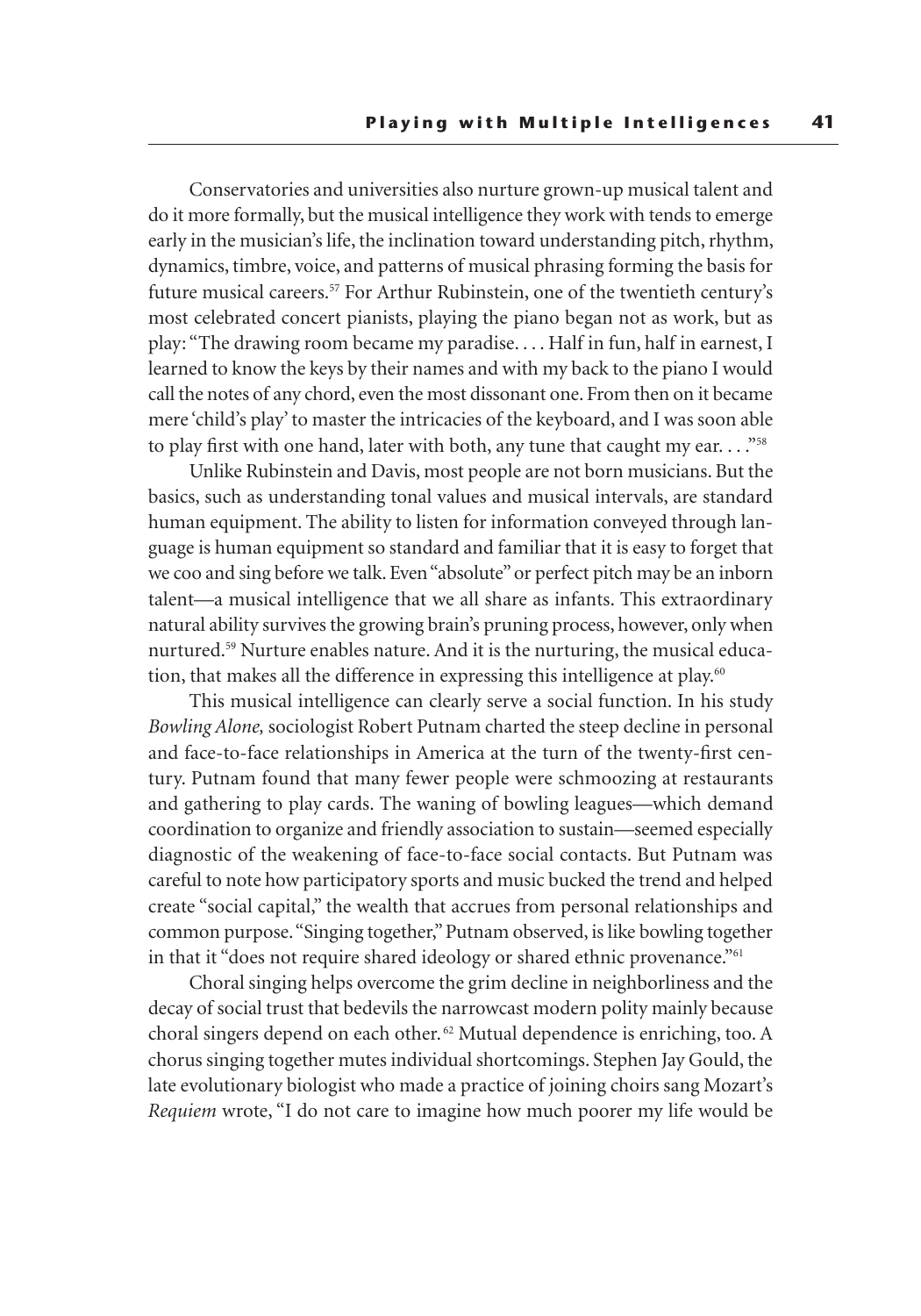without such music."<sup>63</sup> The enrichment was musical and intellectual, of course, but it was social, too. He recalled how his first experience singing with the New York All-City High Chorus in 1958 under the baton of the school district's autocratic music director was also a democratic and egalitarian exercise. "He forged our group of blacks from Harlem, Puerto Ricans from the great migration then in progress, Jews from Queens, and Italians from Staten Island into a responsive singing machine."64

If we learn to chortle and hum before we talk, it is likely that music itself as a social phenomenon existed before speech among other mammals. (Whales may have been "singing" for as long as sixty million years.) Singing itself may have preceded language in the history of humankind, and again, prosody surely preceded grammar. From its ancient inception, too, singing likely served to help our societies cohere.<sup>65</sup>

The benefits to the individual, the side effects of learning to play and sing are just as striking. Music trains the brain as it requires us to concentrate and so exercises and sharpens our ability to listen and memorize. Learning music requires us to pay attention to sounds and their order and to distinguish these over split seconds. And singing and playing an instrument helps us understand counting as a function of time. Surprisingly, researchers also note that singing and playing nurtures language skills; specifically, learning to play and sing helps tune our ears to rapidly changing syllables when we process the language we hear. And so musical exercise may even help children learn to read, or cope with dyslexia, or master foreign languages. And it can sharpen the ability of elderly people to pick up and follow conversations.<sup>66</sup>

Music helps stroke victims suffering from aphasia regain their ability to speak and understand language. English music therapists organized a campaign called "Singing for the Brain" after they noticed how music buoyed the spirits of Alzheimer's sufferers and helped them remember; lyrics last longer in the memory than unaccompanied words. Others hold out the possibility that because music has the ability to summon emotion and cheer us, it could play a role in the emerging field of psycho-immunology.67 This certainly would not be the first evidence found to link play and resiliency or of play to Gardner's musical intelligence.

# **The Naturalist Within: The Eighth Intelligence at Play**

Resilience, adaptability, and fitness comprise some of the benefits of the final talent, the naturalist intelligence that Gardner delineated. This naturalist intel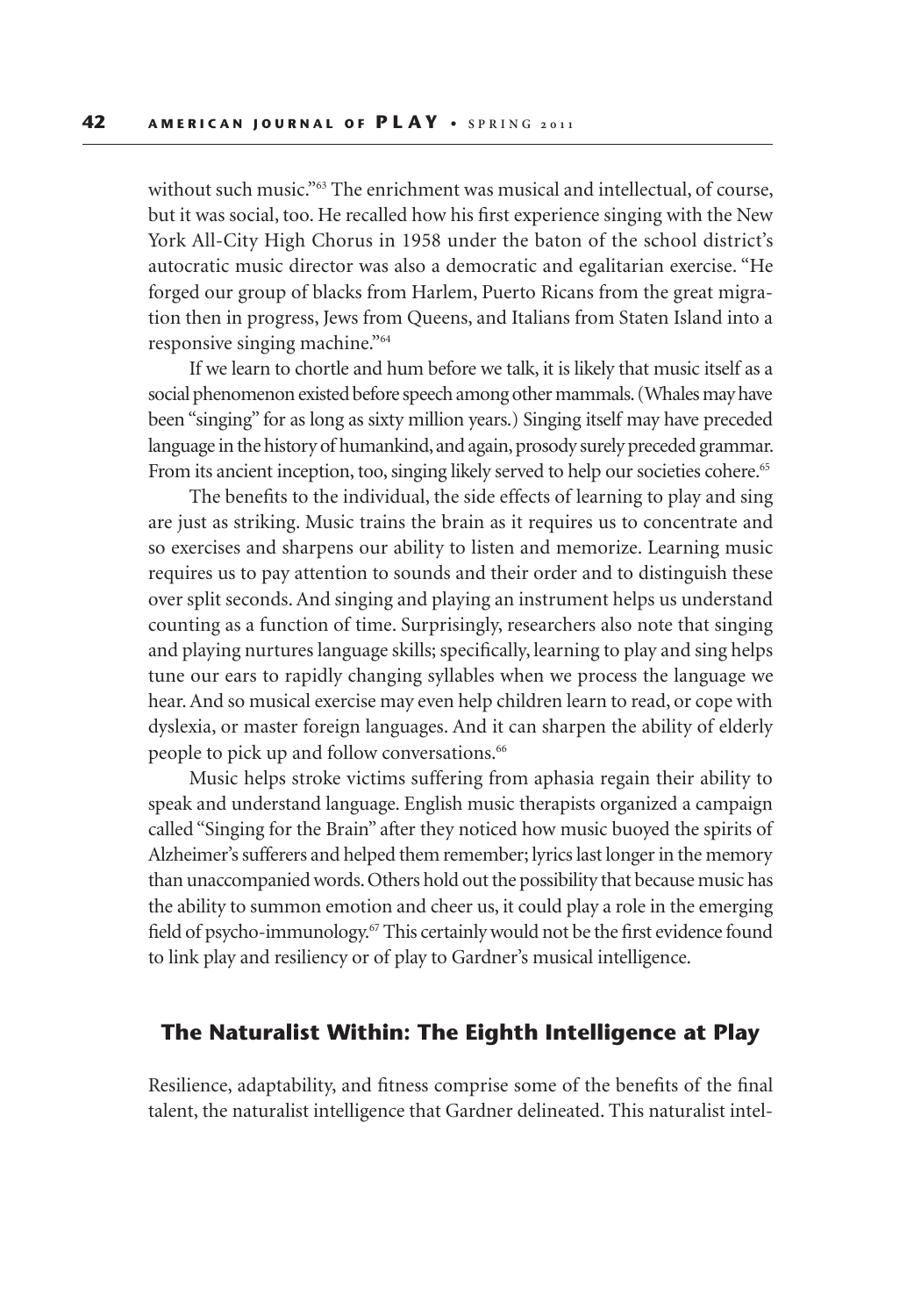ligence underpins our understanding of the environment, our appreciation of the relationship among its species, and the advantage we take of that understanding. For Gardner, this is the faculty that enables us to separate friend from foe and food from poison. As a survival tool, "making and justifying distinctions"—the emblem of this naturalist intelligence as Gardner narrowly sketches it—evidences a general talent for classification: "The young child who can readily discriminate among plants or birds or dinosaurs is drawing on the same skills (or intelligence) when she classifies sneakers, cars, sound systems, or marbles."

Child-development specialists note how sequencing invites sorting, and they urge parents to "turn bath-time into math-time" by separating and identifying the floating toys by color and type and exploring contrasts like "full" and "empty."68 Children play a similar sorting and classifying game on their own with the perennial Fisher-Price stacking toy that features plastic doughnuts of varying colors and diameters made to fit in order on a cone; the toy encourages a correct answer. Two-year-olds going on three can begin to compare and explore contrasts with more complicated items, like the products on grocery-store shelves and the pots and pans in the kitchen cabinets. When playing outdoors, they begin to understand quantitative concepts like big and tall, small and smaller, many and fewer and spatial concepts such as over and under. Grown-up hunters, gardeners, fisherman, mechanics, and chefs are obliged to become talented recognizers of patterns too. To judge by career-counseling websites, astronomers, weather forecasters, anthropologists, explorers, and air-quality officers are heavy users of this last among the multiple intelligences. 69

For Gardner, this naturalist intelligence is best exemplified literally, by the example of celebrated naturalists such as eighteenth-century Swedish taxonomist Carl Linnaeus, nineteenth-century English natural historian Charles Darwin, and two prominent twentieth-century American scholars, paleontologist Stephen Jay Gould, and the founder of sociobiology, E. O. Wilson. But here it is most interesting to note how Darwin, Gould, and Wilson all actually first demonstrated and developed their prodigious talents as children at play.

Darwin, who described himself as a "born naturalist," reported his childhood "passion" for shooting and a "strong taste for angling;" he collected minerals and beetles "with much zeal," and "took much pleasure in watching the habits of birds." The young Darwin hunted, fished, bird-watched, and collected "with keen pleasure" two decades before he signed on as ship's naturalist for the HMS *Beagle*, and a half-century before he published *The Origin of Species*.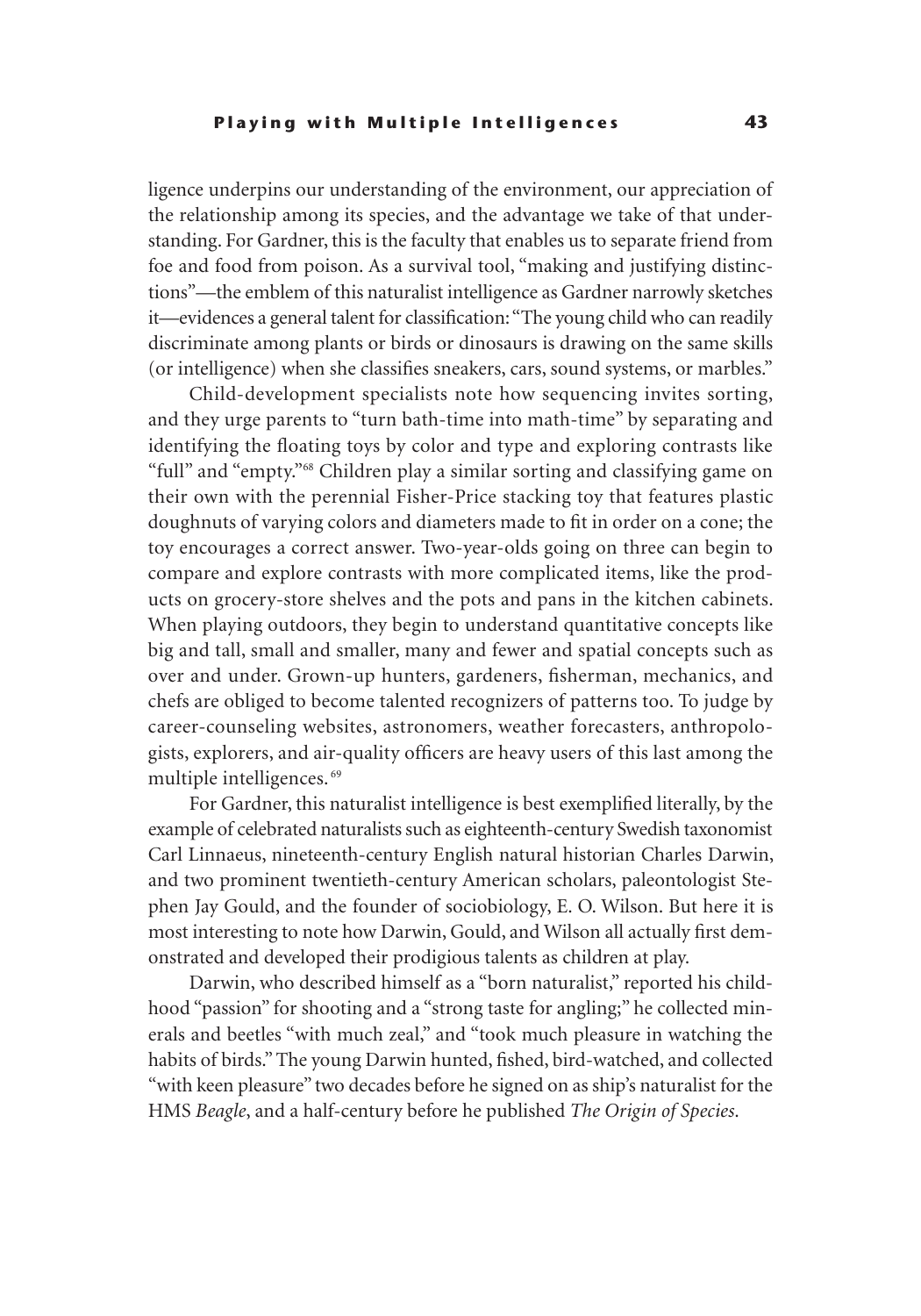Leonard Gould ignited a passion for natural history in his five-year-old son Stephen in monthly trips to the American Museum of Natural History in New York. The rearticulated skeletons of dinosaurs fired the boy's budding imagination, and by age eleven Gould was reading texts in evolutionary biology. As an adult, Gould challenged the gradualist view of evolution that Darwin shared with the geologists of his day. He grew to become one of America's great popular-science writers and an associate of the very museum that was his childhood playground.

Gould's colleague and rival at Harvard, E. O. Wilson (who discovered genetic strategies behind the apparent altruism in the division of labor among social insects), had turned, when a child, to nature "as a sanctuary and a realm of boundless adventure." "Wilderness," he reported in his autobiography *Naturalist*, "became a dream of privacy, safety, control, and freedom." Blinded in one eye by the sharp fin of a flopping fish but gifted with acute sight in the other, he reveled in examining the small insects around his Alabama neighborhood.<sup>70</sup>

We are now most likely to cite the virtues of outdoor play that nurtured the naturalists when we note its recent precipitous decline. Children have long banked the dividends of unmonitored play outside in several accounts: increased physical strength, better coordination and improved stamina, enhanced social ease and sharpened negotiating skills, heightened self-reliance, augmented powers of observation and three-dimensional problem solving, a cleverer eye for patterns, and greater understanding of and pleasure in the natural environment. If we are comfortable projecting what we observe of hunter-gatherer societies into the past, we will conclude that most children in most places for most of the time in the history of our species were left on their own at play to discover and learn of their natural and social world.<sup>71</sup>

Over the last thirty years, however, burning curriculum demands and the professionalization of school sports have chipped away at the time available for free play. Landowners' concerns for liability have closed informal private play spaces, and large settlements have tamed playgrounds. Real and imagined fears of lurking neighborhood dangers have forced children inside. And both television (which is mesmerizing but passive) and video games (which are active but even more magnetic) tend to keep them there. If anything, the social and cultural trends that have diminished children's contact with the natural world (or that now may deprive them of it entirely) give us reason to expand both the reach of Gardner's "naturalist" intelligence and the urgent need for its nurture.72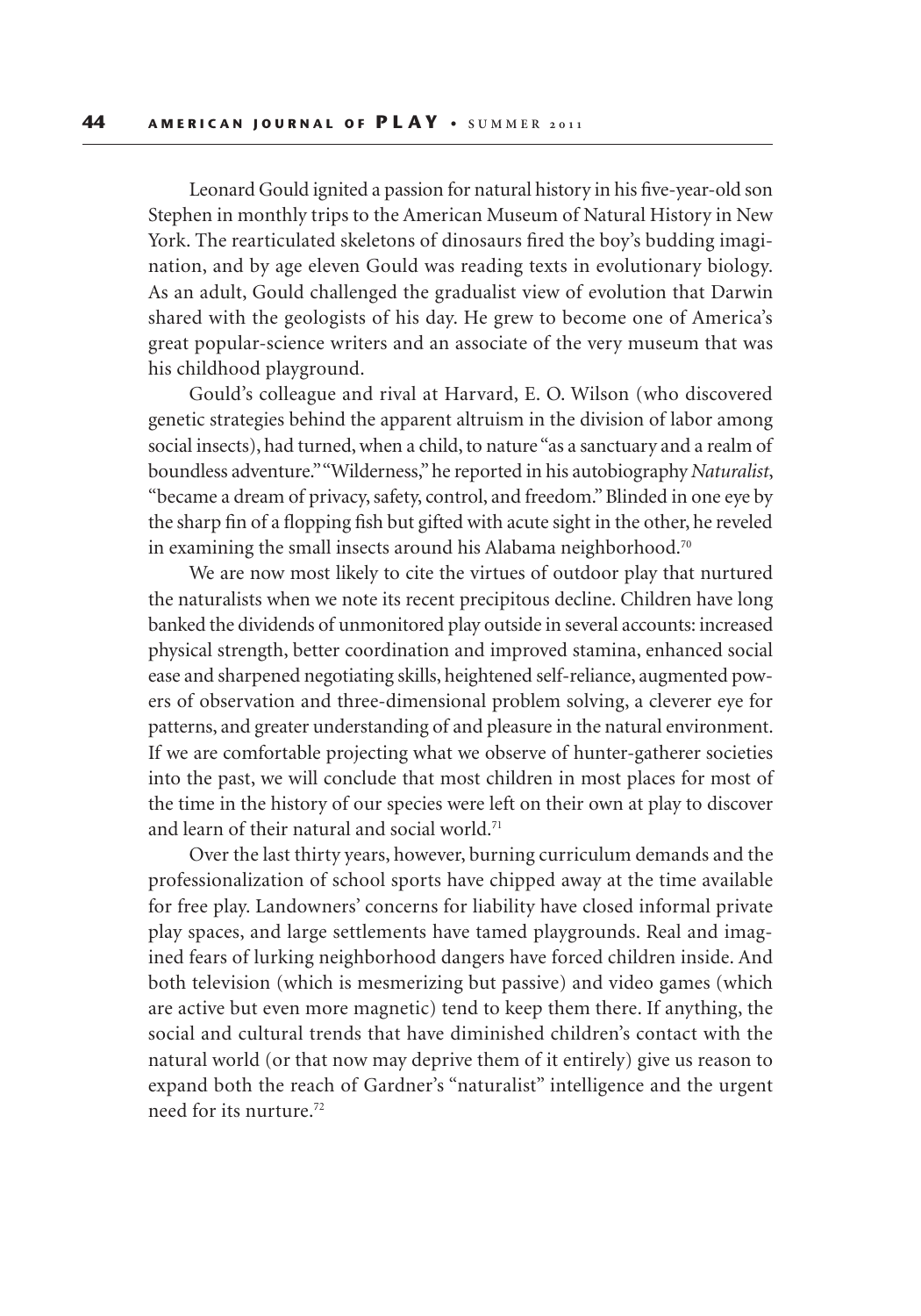Adults, too, derive a long list of emotional, physical, social, and intellectual bonuses from beachcombing, camping, fishing, gardening, golf, hiking, horseback riding, hunting, kite flying, kayaking, mountain biking, sailing, scuba diving, skiing, stargazing, swimming, trail running, tree climbing, wind surfing, walking the dog, and other playful pursuits. While playing outside, they train and express this naturalist intelligence.

## **Conclusion: Intelligence at One with the Dividends of Play and at Odds with the Means of Instruction**

To inspect Howard Gardner's work through the lens of play with an eye to its benefits is to be reminded of how difficult it is to separate one intelligence—one kind of understanding—from another. Play enhances our skills and aptitudes and deepens our talents and capacities by exercising them in concert. In the nearly three decades since Gardner first published *Frames of Mind*, explanations of the brain's architecture and its neuro-chemical systems have leapt spectacularly forward. These have helped make the old assessments of intelligence by narrow verbal and mathematical measures seem even more quaint and misleading, and they make Gardner's work even easier to admire now for its insight and foresight. And as it happens, studying play has proven key to discovering the ancient connections of mind and body.73 In fact, we are beginning to understand at the level of neuro-chemistry and neuroanatomy how humans instruct and develop our various talents by playing.

In spite of this revolution, recess withers in our schools, and a scripted curriculum replaces free play. This shift is peculiar since, until about age six, we trust children to learn the most complex human skills such as language, pattern recognition, eye-hand coordination, socializing, and so on—all by way of play. But after that, our schools teach to the test, dissecting knowledge from context. If we take both intelligence and play seriously as emergent processes rather than products, ongoing strings of events rather than end states, we can better see how they are part of the same complementary expression of our original endowments.74 If we are serious about enhancing and expressing the multiple intelligences, curriculum designers and policy makers should look for strategies and opportunities that enrich and express these various talents.

Because children learn best when they are interested, curricula should emphasize projects and investigations that spark student curiosity and embrace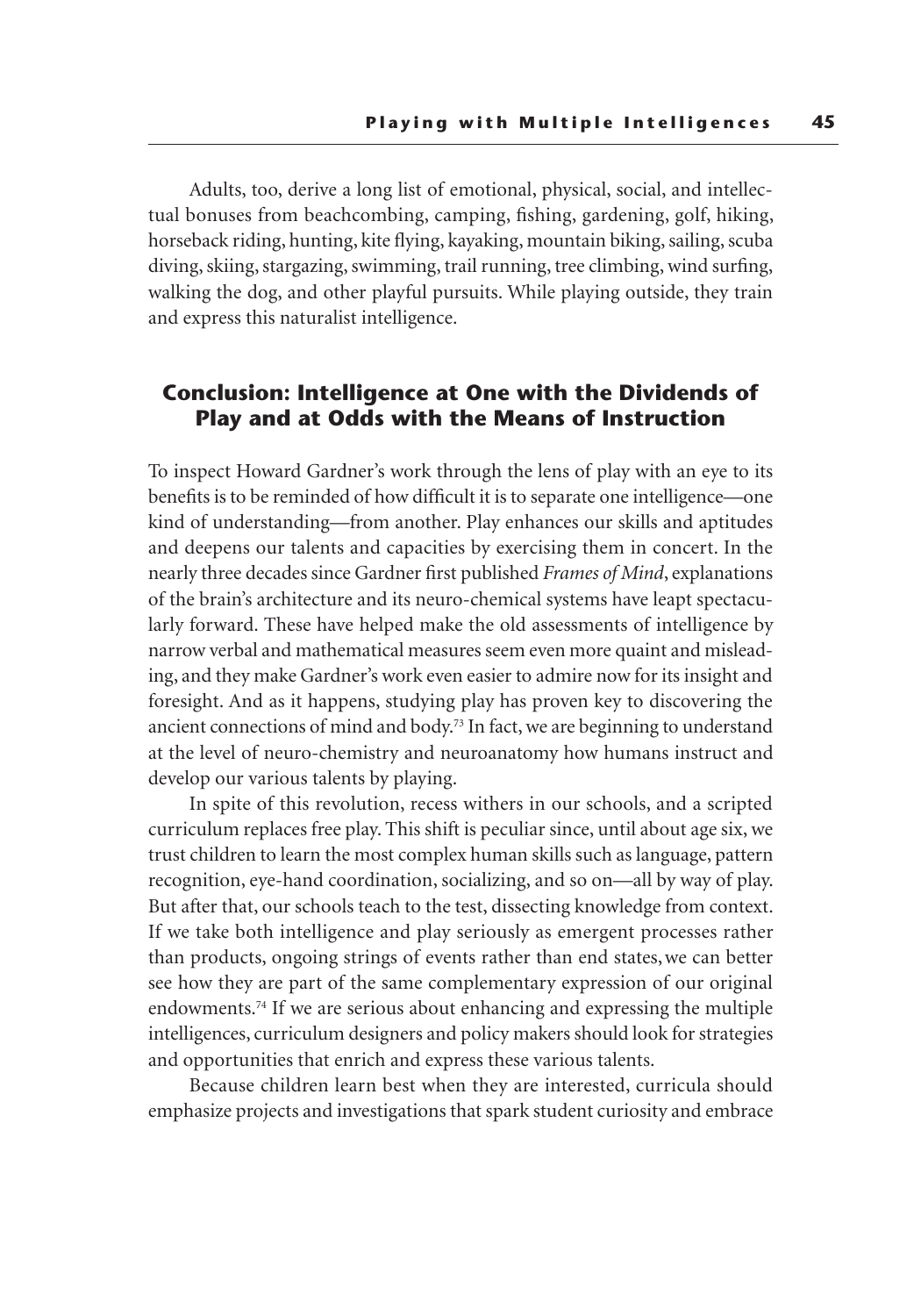choices among all the intelligences including activities such as group storytelling, spelling bees, creative-writing exercises, speed sentence diagramming, and debates. Students should write and perform songs, sing in foreign languages, stage dramas, declaim poetry, reenact great trials and battles, imagine counterfactual histories, and compete in geography trivia and current-events competitions. They should play math games, conduct surveys, and count in base two. Teachers and children should engage in film making, designing exhibits and three-dimensional graphics, and solving computer-enabled math games and "braingames." They should study paradoxes and brainteasers. They should cook, draw, build models, tune a bike, collect insects, and play at a hundred other difficult, instructive, and demanding intellectual errands. Learning, again, "must never be imposed as a task, nor made a trouble." We should complete the revolution that began in the 1980s as a rebellion against IQ testing. Children should play to learn.75

The good news is that we need not trade rigor for joy in learning. Profundity does not entail gravity. To believe in the utility of the multiple intelligences to describe the range of human talent is to accept the instructive value of play. We thrive by learning the rules of formal games and succeed by adapting to shifting guidelines of impromptu contests; meanwhile we strengthen our interior reserves and brighten our social lights. The play group will build an evolving story moment by moment. A dinner party will thrive on banter. The lonely poet will search inside to find a universal sentiment to share.

All these, in Gardner's terms, are "products" of play, but it is the *process* of play that keeps us sharp. Chess players gauge intentions, anticipate moves, and seek to understand and then master other minds at play; win or lose, the players share a sense of underlying principle. To drive a straight ball down a fairway, loose an arrow, or throw a strike harmonizes the actual and the intentional and demonstrates in a spatial frame control of matter and mind over distance and time. To learn to sing on key and on cue in a chorus is to understand at a bodily and sensory level how the harmonious social whole can become greater than the sum of its atomized parts.

Play does not merely depend on this kind of sensitivity and mutuality, play fosters it. When the motley, diverse playground crew builds tolerance for giveand-take through rough-and-tumble, it paves the way for a strength that derives from solidarity and understanding: it is easy to forgive a friend. Players hope to prolong the fun. And so by common (often unarticulated) understanding, they agree to sort themselves and restrain themselves. Playful equality figures into their mutual interest.76 This capacity for sharing play arises in the context of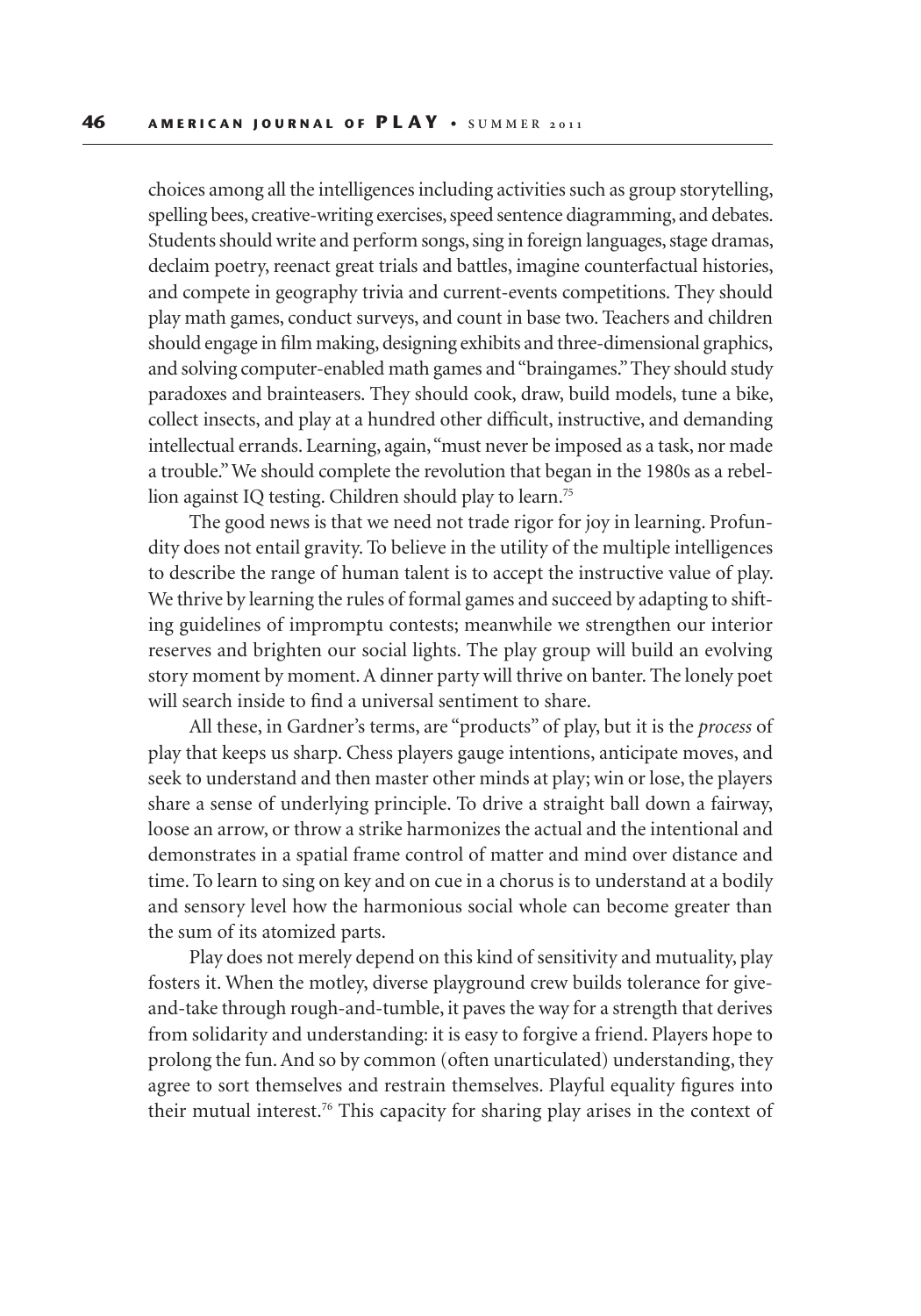exercising diverse talents through words, sentiments, calculations, actions, tunes, explorations, and visual and spatial representations—the wandering expressions of our ancient endowments, our "multiple intelligences" at play.

#### **NOTES**

1. Howard Gardner, *Frames of Mind: The Theory of Multiple Intelligences* (1993), 73–236; Gardner, *Multiple Intelligences: The Theory in Practice* (1993), 15; Gardner, *Intelligence Reframed: Multiple Intelligences for the 21st Century* (1999), 52.

2. Stephen Jay Gould, *The Mismeasure of Man* (1981), 21; June Goodfield, "A Mind is Not Described by Numbers*,*" *New York Times*, November 1, 1981; Daniel J. Kevles, "Testing the Army's Intelligence: Psychologists and the Military in World War I," *Journal of American History* 55 (1968): 565–81.

3. Howard Gardner, *Creating Minds: An Anatomy of Creativity Seen Through the Lives of Freud, Einstein, Picasso, Stravinsky, Eliot, Graham, and Gandhi* (1994), 24; Gardner, *Frames of Mind*, 126–28; Gardner, *Multiple Intelligences: New Horizons* (2006); Gardner, *Five Minds for the Future* (2009).

4. Antonio M. Battro, "Multiple Intelligences and Constructionism in the Digital Era," in *Multiple Intelligences Around the World*, ed. Jie-Qi Chen, Seana Moran, and Howard Gardner (2009), 283; Robert J. Sternberg, *Metaphors of Mind: Conceptions of the Nature of Intelligence* (1990), 261–68; Sternberg, "How Much Gall is Too Much Gall?" *Contemporary Education Review* 2 (1983): 215–17; Harold Pashler, Mark McDaniel, Dough Rohrer, and Robert A. Bjork, "Learning Styles: Concepts and Evidence" *Psychological Science in the Public Interest* 9 (2008): 105–19.

5. Steven Pinker, *The Language Instinct: How the Mind Creates Language* (1994), 150–51.

6. Guy Cook, "Language Play, Language Learning," *ELT Journal* 51 (1997): 227–29.

7. John F. Hoffecker, *A Prehistory of the North: Human Settlement of the Higher Latitudes* (2004), 8, 10–27; Jared Diamond, *The Third Chimpanzee: The Evolution and Future of the Human Animal* (1992), 48–52; Aldo Faisal, Dietrich Stout, Jan Apel, and Bruce Bradley, "The Manipulative Complexity of Lower Paleolithic Stone Toolmaking," *PLoS ONE* 5 (2010), http://www.plosone.org/article/info%3Adoi%2F10.1371%2Fjournal .pone.0013718.

8. Barry Lopez, *Arctic Dreams: Imagination and Desire in a Northern Landscape* (1986), 274–77.

9. Quentin D. Atkinson, "Phonemic Diversity Supports a Serial Founder Effect Model of Language Expansion from Africa," *Science* 332 (2011): 346–49.

10. Richard Dawkins, *The Ancestor's Tale: A Pilgrimage to the Dawn of Evolution* (2004), 36.

11. Jocelyn P. Small, *Wax Tablets of the Mind: Cognitive Studies of Memory and Literacy in Classical Antiquity* (1997), 146.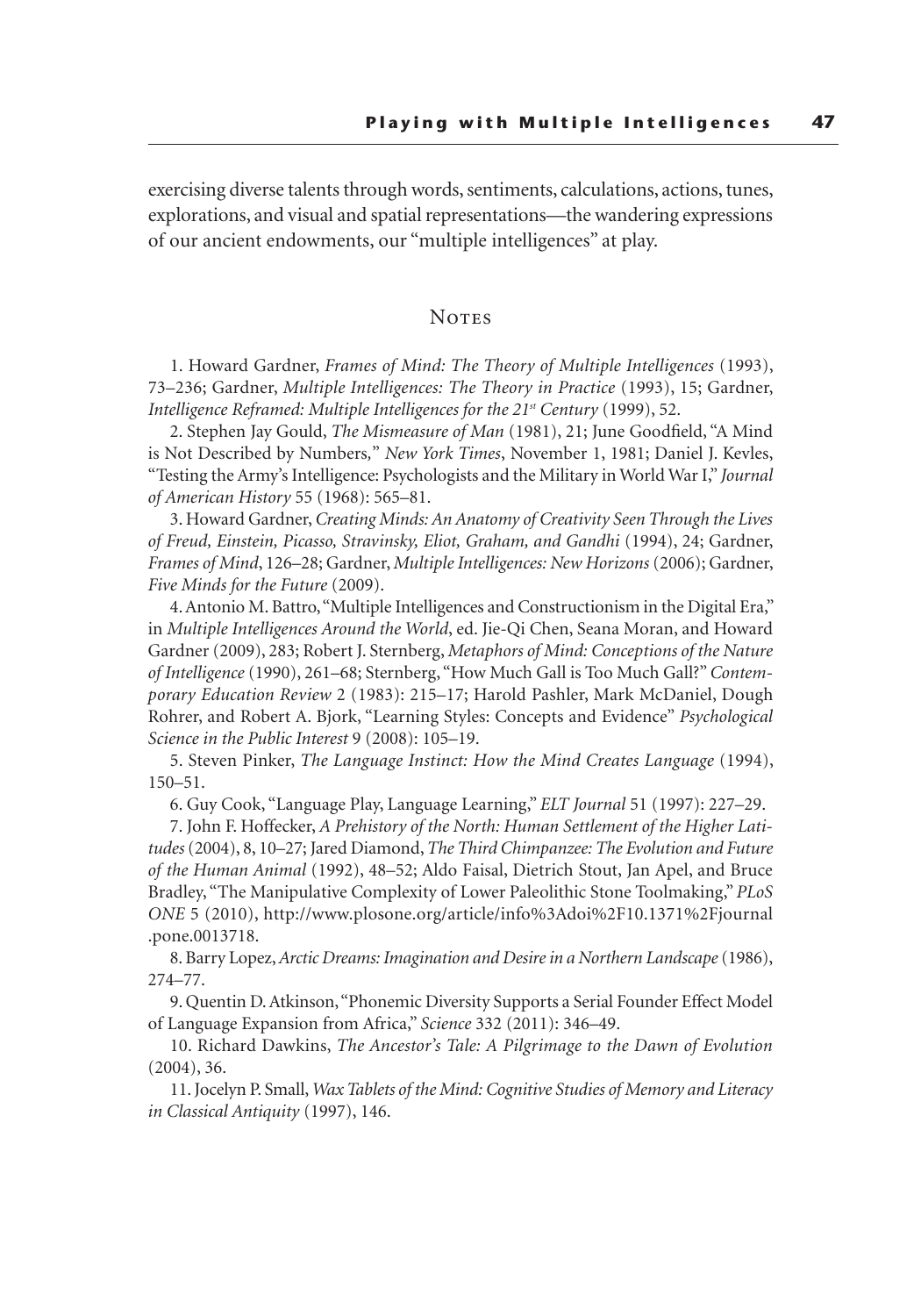12. John Dewey, *Democracy and Education: An Introduction to the Philosophy of Education* (1930), 240–41.

13. Colwyn Trevarthen, "Musicality and the Intrinsic Motive Pulse: Evidence from Human Psychobiology and Infant Communication," in *Rhythm, Musical Narrative, and the Origins of Human Communication*, *Musicae Scientiae,* Special Issue (1999), 157.

14. Walter J. Ong, *Orality and Literacy: The Technologizing of the Word* (2002), 34, 48, 59; Thomas A. Hale, *Griots and Griottes: Masters of Words and Music* (1998), 18–19.

15. Frances A. Yates, *The Art of Memory* (2001), 4, 5.

16. Bradley D. Mittman, *Turbo Mnemonics for the Boards! 2005–2006*, (2005).

17. Brian Sutton-Smith, *The Ambiguity of Play* (2001), 160–62; Sutton-Smith, *The Folkstories of Children* (1981), 10.

18. R. Keith Sawyer, "Play as Improvisational Rehearsal: Multiple Levels of Analysis in Children's Play," in *Children in Play, Story, and School*, ed. Artin Göncü and Elisa L. Klein (2001), 19–38; Sawyer, *Social Emergence: Societies as Complex Systems* (2005), 3, 214; David Byrne, *Complexity Theory and the Social Sciences: An Introduction* (1998), 16, 26; Kenneth H. Rubin, "Fantasy Play: Its Role in the Development of Social Skills and Social Cognition," in *Children's Play*, New Directions for Child Development, No. 9, ed. Kenneth H. Rubin (1980), 69–84; Vivian Gussin Paley, *Bad Guys Don't Have Birthdays: Fantasy Play at Four* (1988), 27.

19. Jaipaul L. Roopnarine, Meera Shin, Bridget Donovan, and Preeti Suppal, "Sociocultural Contexts of Dramatic Play: Implications for Early Education, in *Play and Literacy in Early Childhood: Research From Multiple Perspectives*, ed. Kathleen A. Roskos and James F. Christie (2000) 210–20.

20. Gardner, *Frames of Mind*, 238.

21. Vivian Gussin Paley, *Boys & Girls: Superheroes in the Doll Corner* (1984), 60–64.

22. James P. Carse, *Finite and Infinite Game* (1986), 22–23.

23. Mihaly Csikszentmihalyi, *Flow: The Psychology of Optimal Experience* (1990), 6; Saul L. Miller, *Why Teams Win: 9 Keys to Success in Business, Sport, and Beyond* (2009), 159.

24. Robert D. Putnam, *Bowling Alone: The Collapse and Revival of American Community* (2000), 109–110.

25. Joshua M. Plotnik, Frans B. M. de Waal, and Diana Reiss, "Self-Recognition in an Asian Elephant," *Proceedings of the National Academy of Sciences of the United States of America* 103 (2006): 17053–57.

26. Gardner, *Frames of Mind*, 246.

27. Donna McCrohan, *Archie & Edith, Mike & Gloria: The Tumultuous History of All in the Family* (1987), 202.

28. John A. Williams and Dennis A. Williams, *If I Stop, I'll Die: The Comedy and Tragedy of Richard Pryor* (2006), 25, 30; Mel Watkins, "Magid and Mudbone: The High Wire Satire of Lenny Bruce and Richard Pryor," in *African American Humor: The Best Black Comedy from Slavery to Today*, ed. Mel Watkins (2002), 295–99.

29. Gardner, *Frames of Mind*, 128–34; Stanislas Dehaene, *The Number Sense: How the Mind Creates Mathematics* (1997), 41–53; Koleen McCrink and Karen Wynn, "Large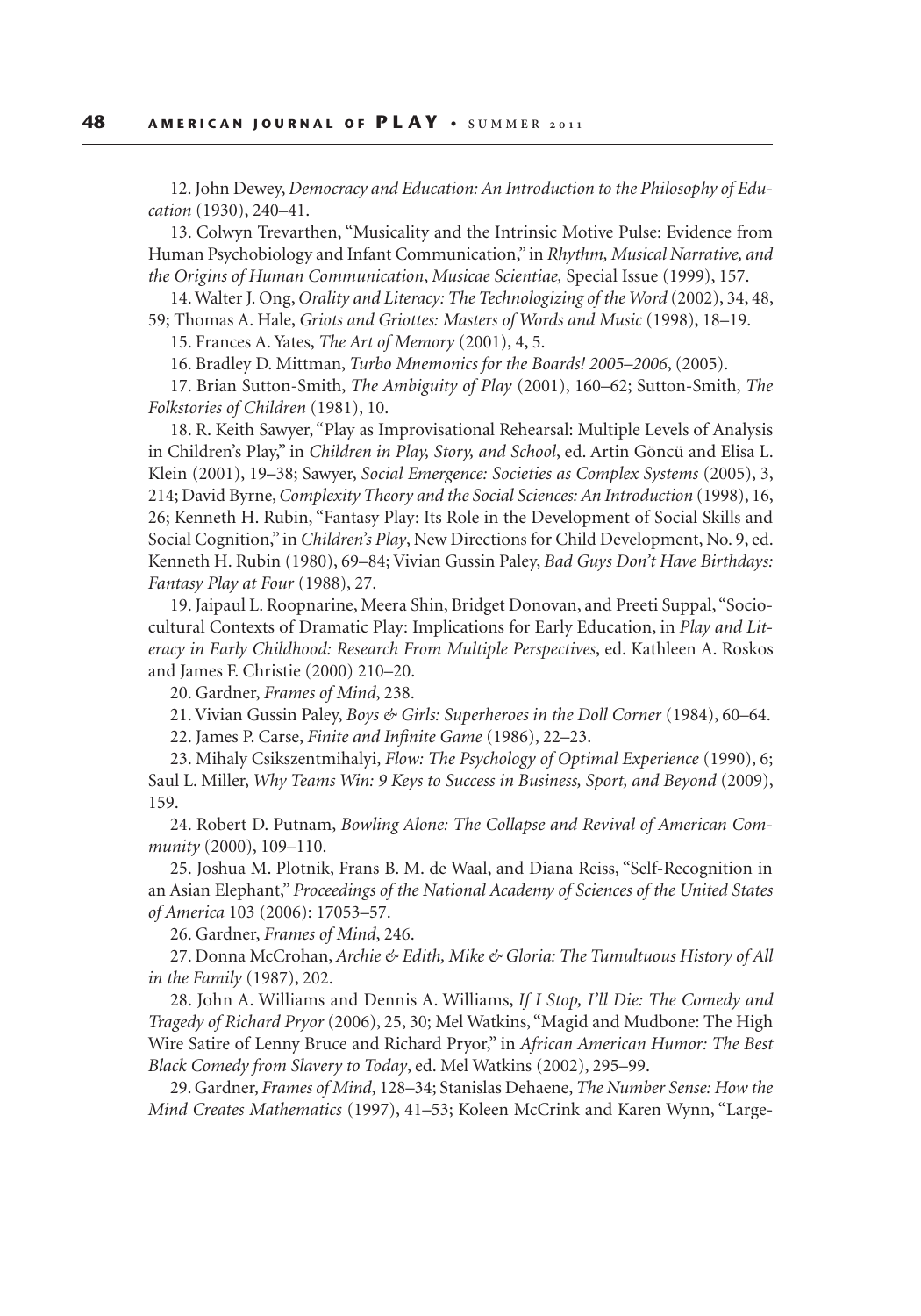Number Addition and Subtraction by 9-Month Old Infants," *Psychological Science* 15 (2004): 776–81.

30. Peggy Kaye, *Games for Math: Playful Ways to Help Your Child Learn Math From Kindergarten to Third Grade.* (1987), 3; Ellen Bialystok and Judith Codd, "Representing Quantities Beyond Whole Numbers: Some, None, and Part," *Canadian Journal of Experimental Psychology* 54 (2000): 117–28.

31. Clive Thompson, "The Puzzlemaster's Dilemma," *New York Magazine*, June 13, 2006, http://nymag.com/arts/all/features/17244/.

32. Edward de Bono, *Lateral Thinking: Creativity Step by Step* (1973), 3, 39.

33. Gardner, *Creating Minds*, 88.

34. Ibid., 105.

35. Albert Einstein, *Relativity: The Special and General Theory*, trans. Robert W. Lawson (1920), 25–27.

36. Richard Feynman and Ralph Leighton, *"Surely You're Joking Mr. Feynman!": Adventures of a Curious Character* (1985).

37. James Gleick, *Genius: The Life and Science of Richard Feynman* (1992), 104, 131. 38. Gardner *Frames of Mind*, 176.

39. Mario Livio, *The Golden Ratio: The Story of Phi, The World's Most Astonishing Number* (2002), 72–75.

40. Ibid., 110–14.

41. James Stevens Curl, *Classical Architecture: An Introduction to its Vocabulary and Essentials, With a Select Glossary of Terms* (2003), 13.

42. Martin Gardner, *Weird Water & Fuzzy Logic: More Notes of a Fringe Watcher* (1996), 91.

43. Michael R. Cunningham, Alan R. Roberts, Anita P. Barbee, Perri B. Druen, and Chen-Huan Wu, "'Their Ideas of Beauty Are, On the Whole, the Same as Ours': Consistency and Variability in the Cross-Cultural Perception of Female Physical Attractiveness," *Journal of Personality and Social Psychology* 68 (1995): 261–79.

44. Nancy Etcoff, *Survival of the Prettiest: The Science of Beauty* (2000), 270; J. Richard Udry, "Structural Correlates of Feminine Beauty Preferences in Britain and the United States: A Comparison," *Sociology and Social Research* 49 (1965): 330–42; John F. Cross and Jane Cross, "Age, Sex, Race, and the Perception of Facial Beauty," *Developmental Psychology* 5 (1971): 433–39; Stephen R. Marquardt, "Marquardt Beauty Analysis," http://www. beautyanalysis.com/index2\_mba.htm.

45. Judith H. Langlois, Lori A. Roggman, Rita J. Casey, Jean M. Ritter, Loretta A. Rieser-Danner, and Vivian Y. Jenkins, "Infant Preferences for Attractive Faces: Rudiments of a Stereotype?" *Developmental Psychology* 23 (1987): 363–69.

46. Achim Schützwohl, "Judging Female Figures: A New Methodological Approach to Male Attractiveness Judgments of Female Waist-to-Hip Ratio," *Biological Psychology* 71 (2006): 223–29; David M. Buss, *The Evolution of Desire: Strategies of Human Mating* (2003), 56; Devendra Singh, "Female Mate Value at a Glance: Relationship of Waist-to-Hip Ratio to Health, Fecundity and Attractiveness," *Neuroendocrinology Letters: Special Issue* 23 (2002): 81–91.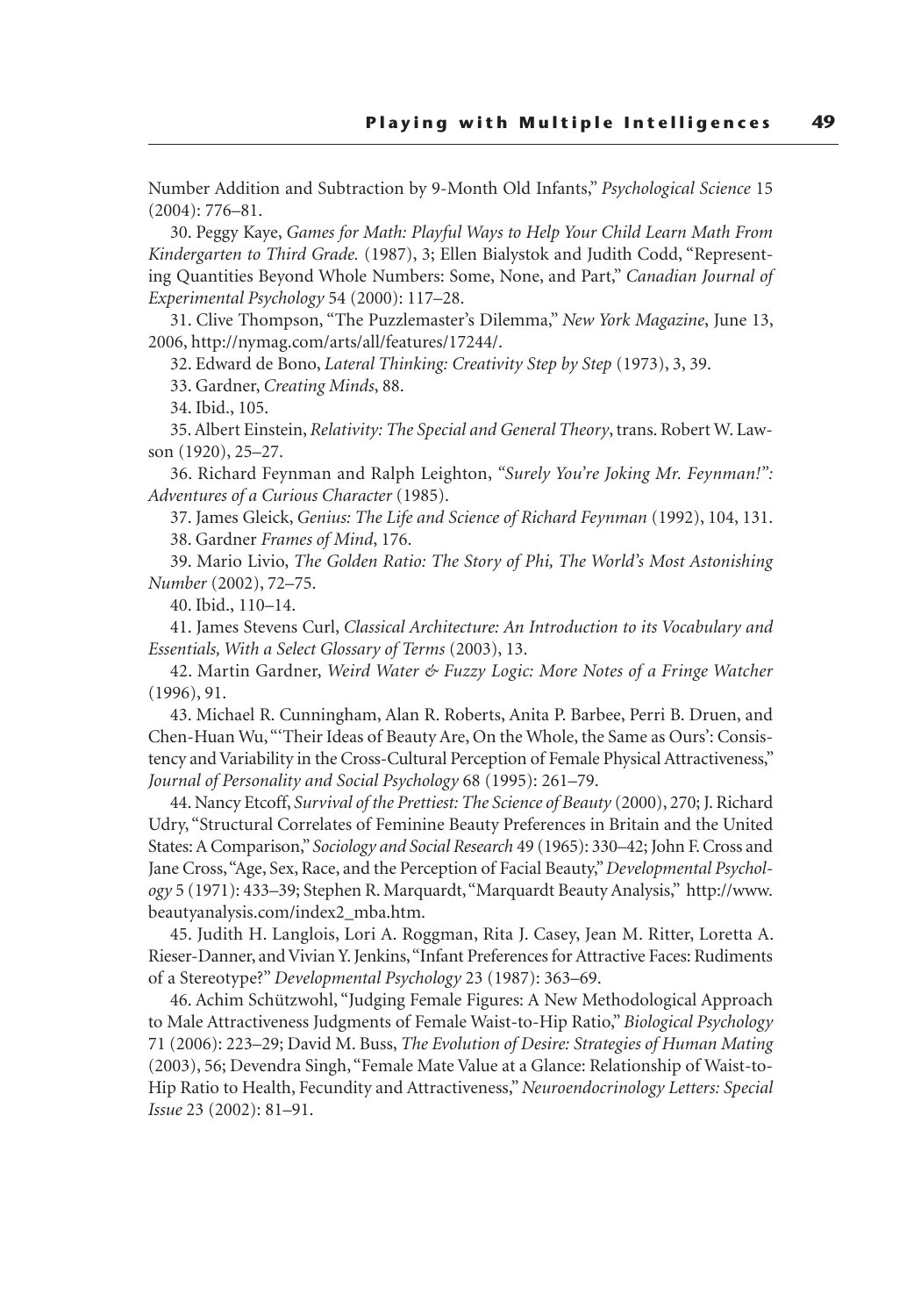47. Geoffrey F. Miller, *The Mating Mind: How Sexual Choice Shaped the Evolution of Human Nature* (2000), 407–9; Peter Ohler and Gerhild Nieding, "Sexual Selection, Evolution of Play and Entertainment," *Journal of Cultural and Evolutionary Psychology*  3 (2005): 141–57.

48. Miller, *The Mating Mind*, 418.

49. Melissa A. Toups, Andrew Kitchen, Jessica E. Light, and David L. Reed, "Origin of Clothing Lice Indicates Early Clothing Use by Anatomically Modern Humans in Africa," *Molecular Biology and Evolution* 28 (2011): 29–30; Natalie Angier, "Furs for Evening, But Cloth was the Stone Age Standby," in *The Best American Science Writing 2000*, ed. James Gleick (2000), 172–77.

50. Miller, *The Mating Mind*, 258–91.

51. Gardner, *Creating Minds*, 154, 183–86.

52. Jean H. Duffy, *Reading Between the Lines: Claude Simon and the Visual Arts*  (1998), 150.

53. James Sully, *Children's Ways* (1907), 162–64; Patrick O'Brian, *Pablo Ruiz Picasso: A Biography* (1994), 362; Natasha Staller, *A Sum of Destructions: Picasso's Cultures and the Creation of Cubism* (2001), 349.

54. Gardner, *Frames of Mind*, 62–66.

55. Marek Špinka*,* Ruth C. Newberry, and Marc Bekoff, "Mammalian Play*:* Training for the Unexpected," *Quarterly Review of Biology* 76 (2001): 141–68*.*

56. Barry Kernfeld, *What to Listen for in Jazz* (1997), 24–25.

57. Gardner, *Frames of Mind,* 99–100.

58. Artur Rubinstein, *My Young Years* (1973), 5.

59. Jenny R. Saffran and Gregory J. Griepentrog, "Absolute Pitch in Infant Auditory Learning: Evidence for Developmental Reorganization," *Developmental Psychology* 37 (2001): 74–85.

60. Eckart O. Altenmüller, "How Many Music Centers are in the Brain?" *Annals of the New York Academy of Sciences* 930 (2001): 273–80; Mark Jude Tramo, "Music of the Hemispheres," *Science* 291 (2001): 54–56.

61. Putnam, *Bowling Alone*, 101–4, 411.

62. Paul Streeten, "Reflections on Social and Antisocial Capital," in *Social Capital and Economic Development: Well-Being in Developed Countries*, ed. Jonathan Isham, Thomas Kelly, and Sunder Ramaswamy (2002), 42–44.

63. Stephen Jay Gould, "Requiem Eternal," in *The Lying Stones of Marrakech: Penultimate Reflections in Natural History* (2000), 228.

64. Gould, "Madame Jeanette," in *Bully for Brontosaurus: Reflections in Natural History* (1992), 202; David Halpern, *Social Capital* (2005), 184.

65. Steven J. Mithen, *The Singing Neanderthals: The Origins of Music, Language, Mind and Body* (2005), 24, 57–60; Stephen Malloch and Colwyn Trevarthen, *Communicative Musicality: Exploring the Basis of Human Companionship* (2009), 117, 213.

66. Nadine Gaab, Paula Tallal, Heesoo Kim, Kala Lakshminarayanan, Jermaine J. Archie, Gary H. Glover, and John D.E. Gabrieli, "Neural Correlates of Rapid Spectrotemporal Processing in Musicians and Nonmusicians," *Annals of the New York Academy*